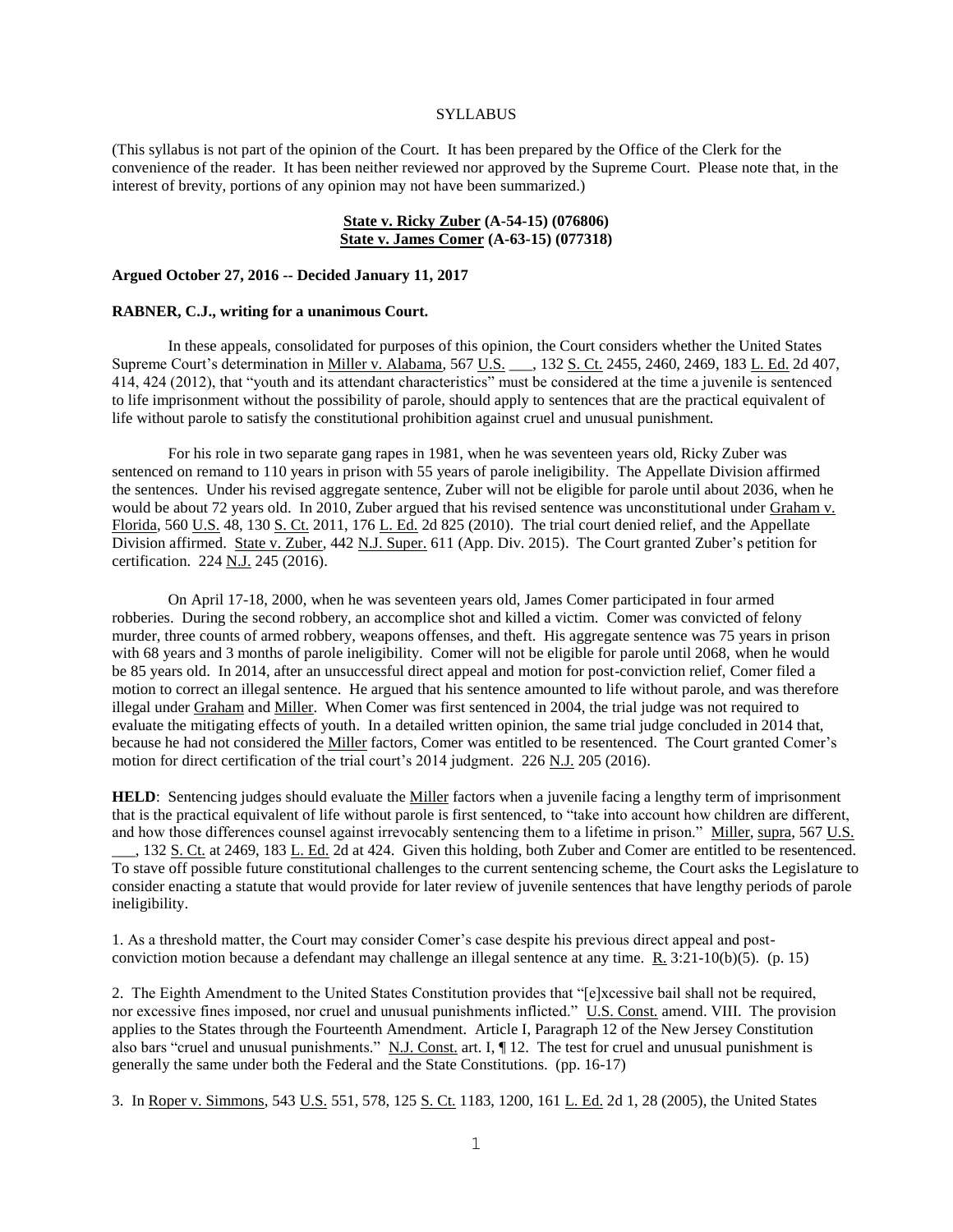Supreme Court declared capital punishment unconstitutional for juvenile offenders. The Court noted that a majority of States had rejected imposing the death penalty on juvenile offenders and stressed "[t]hree general differences between juveniles . . . and adults" that, taken together, mean that the "irresponsible conduct [of juveniles] is not as morally reprehensible as that of an adult." Id. at 569-70, 125 S. Ct. at 1195, 161 L. Ed. 2d at 21-22. (pp. 18-20)

4. Graham, supra, built on that foundation and held that the Eighth Amendment categorically forbids sentences of life without parole for juveniles convicted of non-homicide offenses. 560 U.S. at 82, 130 S. Ct. at 2034, 176 L. Ed. 2d at 850. The Court considered national sentencing practices, juveniles' capacity to change, the nature of lifewithout-parole sentences, and the reality that "[a] 16-year-old and a 75-year old each sentenced to life without parole receive the same punishment in name only." Id. at 70-71, 130 S. Ct. at 2028, 176 L. Ed. 2d at 843. The Court found that none of the traditional goals of sentencing—retribution, deterrence, incapacitation, and rehabilitation—justify life without parole for a juvenile. The Court held that the Eighth Amendment "forbids" life without parole "for a juvenile offender who did not commit homicide," and that the States must "give defendants . . . some meaningful opportunity to obtain release based on demonstrated maturity and rehabilitation." Id. at 74-75, 130 S. Ct. at 2029-30, 176 L. Ed. 2d at 845-46. (pp. 21-25)

5. In Miller, supra, the Court held that "the Eighth Amendment forbids a sentencing scheme that mandates life in prison without possibility of parole for juvenile offenders." 567 U.S. at \_\_\_, 132 <u>S. Ct.</u> at 2469, 183 L. Ed. 2d at 424. Noting that mandatory sentences prevent consideration of the traits and mitigating qualities of youth, the Court outlined five factors for judges to consider in sentencing juveniles "to take into account how children are different, and how those differences counsel against irrevocably sentencing them to a lifetime in prison." Ibid. (pp. 25-29)

6. In Montgomery v. Louisiana, 577 U.S. \_\_\_, \_\_\_136 S. Ct. 718, 734, 193 L. Ed. 2d 599, 619 (2016), the United States Supreme Court held that Miller applies retroactively. (p. 29)

7. Here, the Court finds that Miller's command that a sentencing judge "take into account how children are different, and how those differences counsel against irrevocably sentencing them to a lifetime in prison," Miller, supra, 567 U.S. at  $\Box$ , 132 S. Ct. at 2469, 183 L. Ed. 2d at 424, applies with equal strength to a sentence that is the practical equivalent of life without parole. Defendants who serve lengthy term-of-years sentences that amount to life without parole should be no worse off than defendants whose sentences carry that formal designation. The focus at a juvenile's sentencing hearing belongs on the real-time consequences of the aggregate sentence. (pp. 30-33)

8. In State v. Yarbough, 100 N.J. 627, 643-44 (1985), the Court adopted six criteria to help trial courts decide whether to impose consecutive sentences. The Court now holds that a sentencing court must consider not only the factors in Yarbough but also the ones in Miller when it decides whether to impose consecutive sentences on a juvenile which may result in a lengthy period of parole ineligibility. Because of the overriding importance of that decision, the Court directs trial judges to exercise a heightened level of care before imposing multiple consecutive sentences on juveniles. Judges must do an individualized assessment of the juvenile about to be sentenced but should not resort to general life-expectancy tables when they determine the overall length of a sentence. (pp. 33-36)

9. The Court limits its decision to the question raised by these appeals—what should happen when a juvenile facing a very lengthy term of imprisonment is first sentenced. The Court notes, however, that even when judges begin to use the Miller factors at sentencing, a small number of juveniles will receive lengthy sentences with substantial periods of parole ineligibility. Graham left it to the States "to explore the means and mechanisms" to give defendants "some meaningful opportunity to obtain release based on demonstrated maturity and rehabilitation." Graham, supra, 560 U.S. at 75, 130 S. Ct. at 2030, 176 L. Ed. 2d at 846. The Court observes that some States have already acted and encourages the Legislature to examine this issue to avoid a potential constitutional challenge in the future. (pp. 36-39)

10. On remand in both cases, the sentencing courts should consider the factors set forth in Miller. The judges should also consider any rehabilitative efforts since defendants' original sentences. (pp. 39-40)

Zuber's case is **REVERSED**, Comer's case is **AFFIRMED,** and both cases are **REMANDED** for resentencing consistent with the principles outlined in this opinion.

## **JUSTICES LaVECCHIA, ALBIN, PATTERSON, FERNANDEZ-VINA, SOLOMON, and TIMPONE join in CHIEF JUSTICE RABNER's opinion.**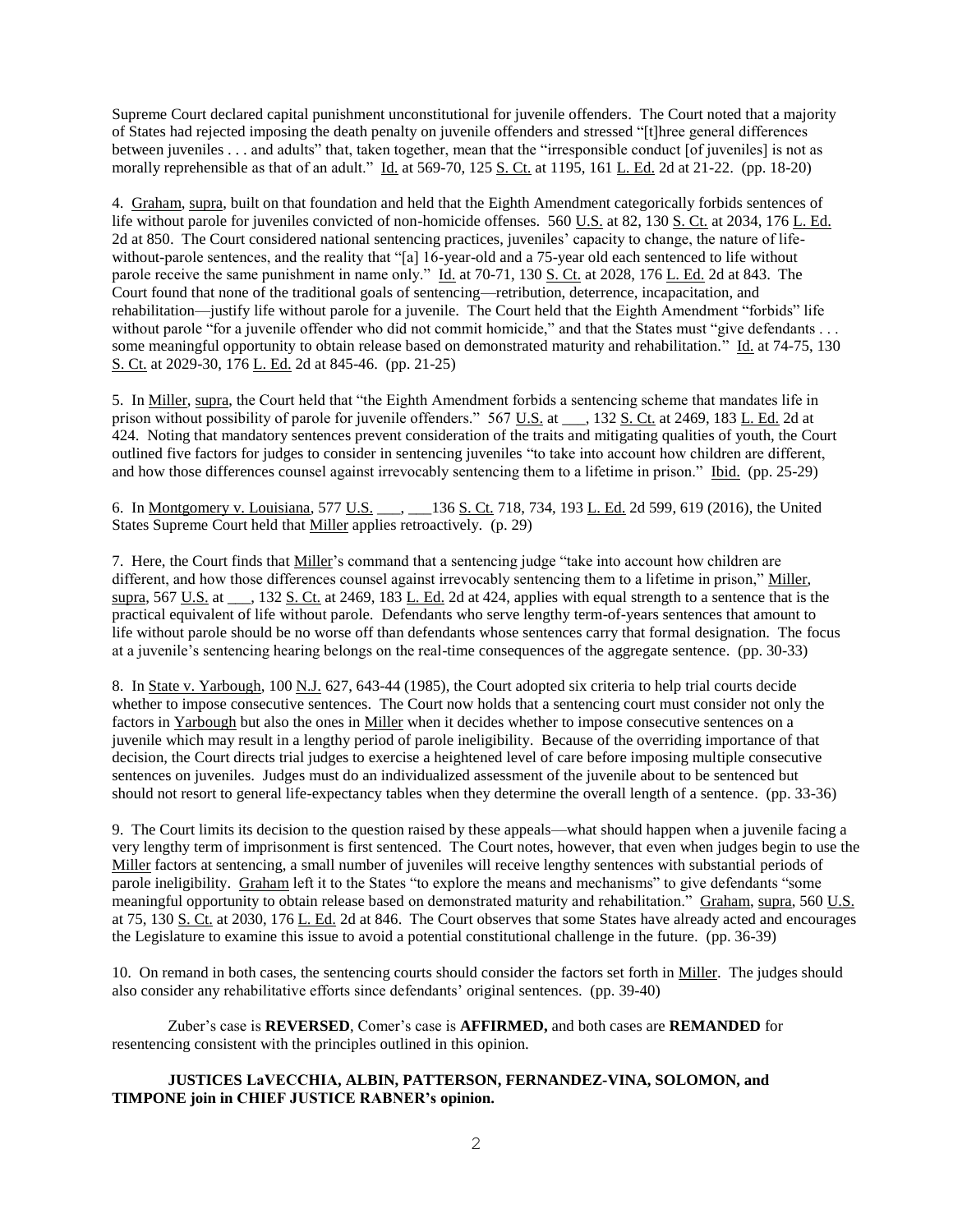SUPREME COURT OF NEW JERSEY A-54 September Term 2015 A-63 September Term 2015 076806 and 077318

STATE OF NEW JERSEY,

Plaintiff-Respondent,

v.

RICKY ZUBER,

Defendant-Appellant.

STATE OF NEW JERSEY,

Plaintiff-Appellant,

v.

JAMES COMER,

Defendant-Respondent.

Argued October 27, 2016 – Decided January 11, 2017

State v. Ricky Zuber (A-54-15): On certification to the Superior Court, Appellate Division, whose opinion is reported at 442 N.J. Super. 611 (App. Div. 2015).

State v. James Comer (A-63-15): On appeal from the Superior Court, Law Division, Essex County.

James K. Smith, Jr., Assistant Deputy Public Defender, argued the cause for appellant in State v. Ricky Zuber (Joseph E. Krakora, Public Defender, attorney).

Frank J. Ducoat, Special Deputy Attorney General/Acting Assistant Prosecutor, argued the cause for appellant in State v. James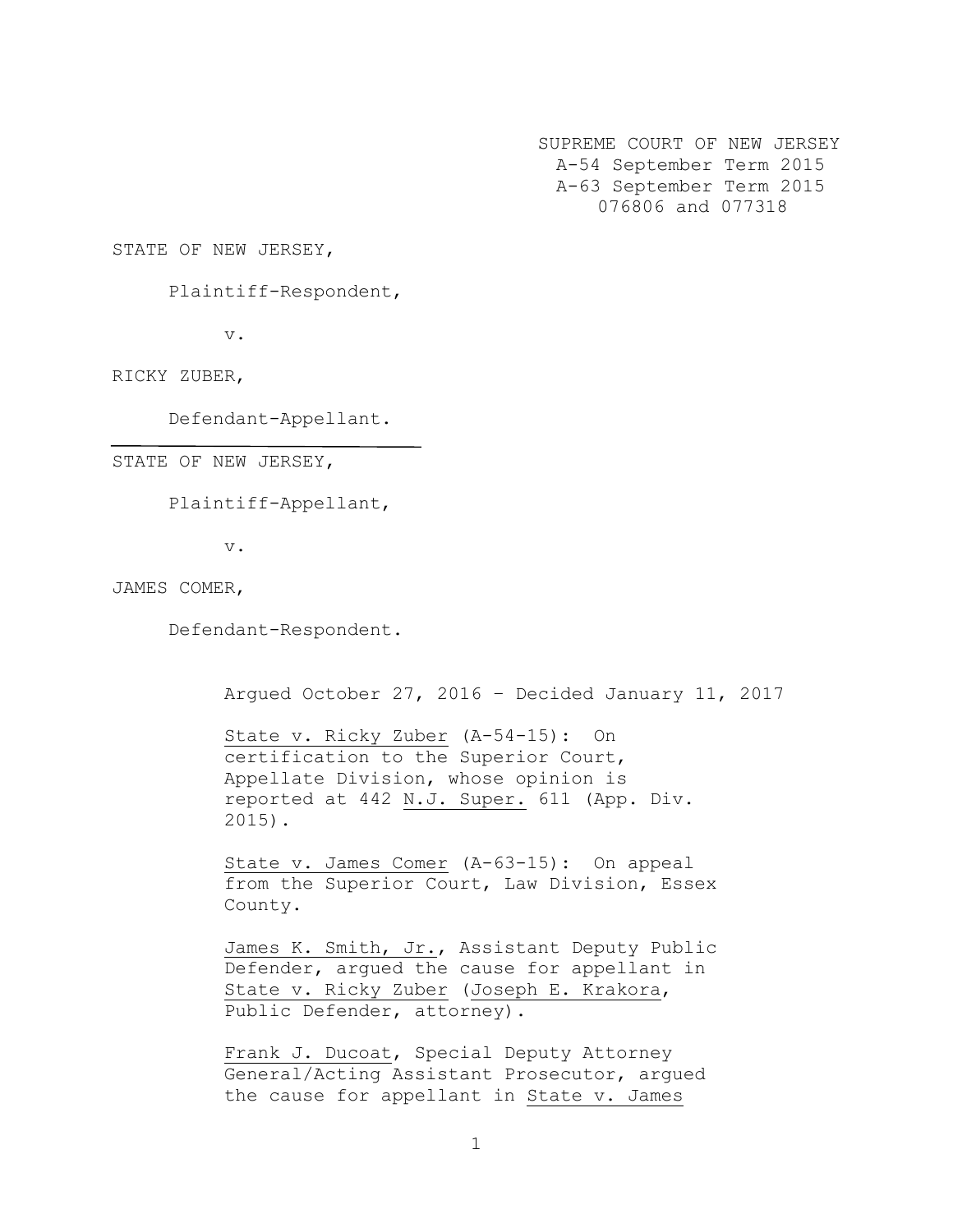Comer and for respondent in State v. Ricky Zuber (Carolyn A. Murray, Acting Essex County Prosecutor, attorney; LeeAnn Cunningham and Andrew R. Burroughs, Special Deputies Attorney General/Acting Assistant Prosecutors, on the briefs).

Lawrence S. Lustberg argued the cause for the respondent in State v. James Comer (Gibbons, attorneys; Mr. Lustberg, Avram D. Frey, and Alexander R. Shalom on the brief).

Alexander R. Shalom argued the cause for amicus curiae American Civil Liberties Union of New Jersey in State v. Ricky Zuber (Edward L. Barocas, Legal Director, and Gibbons, attorneys; Mr. Shalom, Lawrence S. Lustberg, and Avram D. Frey, on the brief).

Joseph A. Glyn, argued the cause for amicus curiae Attorney General of New Jersey in State v. Ricky Zuber and State v. James Comer (Christopher S. Porrino, Attorney General, attorney).

Jonathan Romberg submitted a brief on behalf of amicus curiae Seton Hall University School of Law Center for Social Justice in State v. Ricky Zuber.

James I. McClammy submitted a brief on behalf of amicus curiae Fair Punishment Project in State v. James Comer (Davis Polk & Wardwell, attorneys).

CHIEF JUSTICE RABNER delivered the opinion of the Court.

The defendants in these appeals committed very serious, violent crimes when they were juveniles. One is serving a sentence of 110 years' imprisonment and will not be eligible for parole until he spends 55 years in jail. At that time, he would be about 72 years old. The second is serving a 75-year term and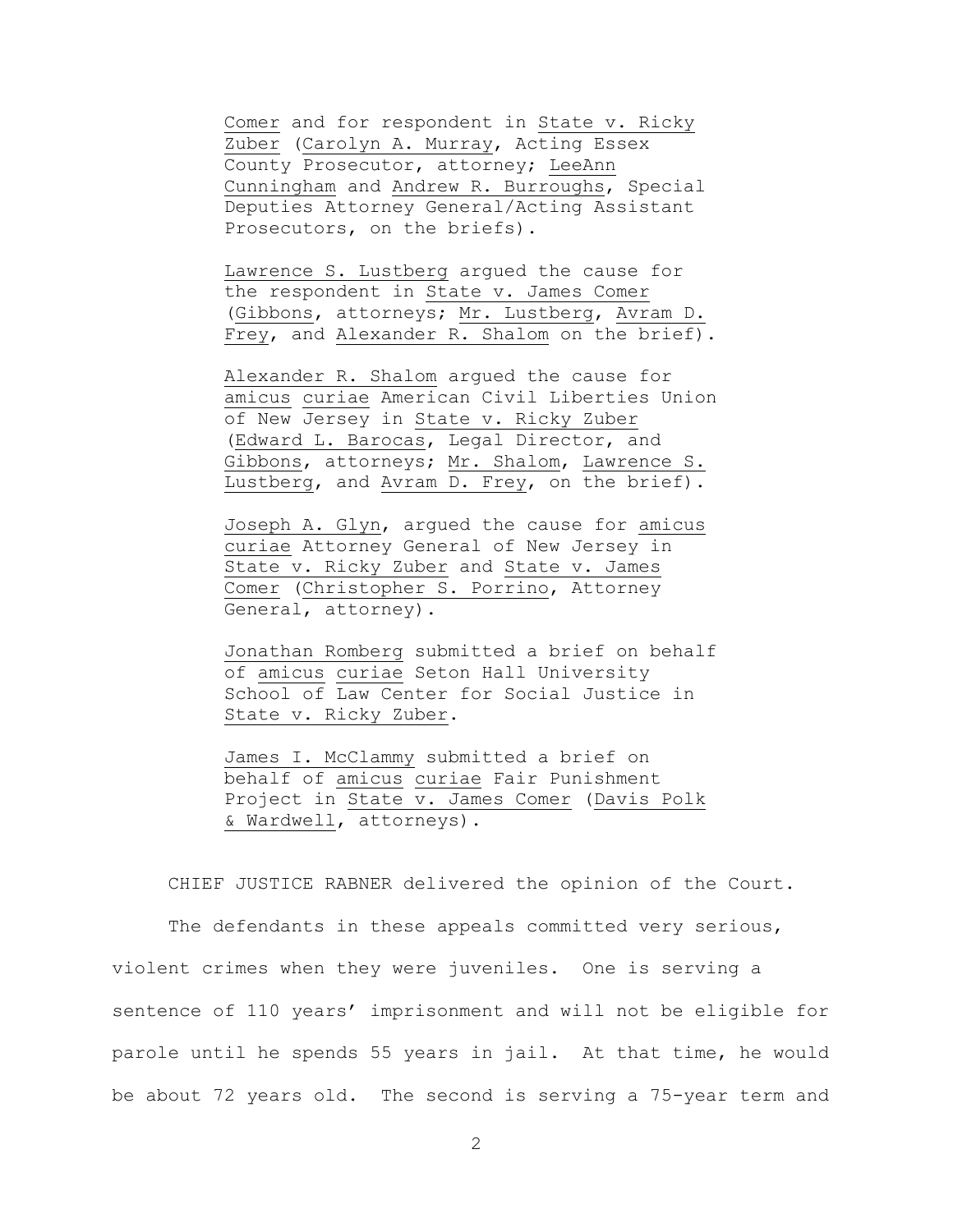is ineligible for parole until he serves 68 years and 3 months in jail. He would be 85 years old then. Because of their young age at the time of their crimes, both defendants can expect to spend more than a half century in jail before they may be released -- longer than the time served by some adults convicted of first-degree murder.

When the sentences were originally imposed in these cases, the trial judges did not consider defendants' age or related circumstances. In the past decade, the United States Supreme Court has sent a clear message in that regard: "children are different" when it comes to sentencing, and "youth and its attendant characteristics" must be considered at the time a juvenile is sentenced to life imprisonment without the possibility of parole. Miller v. Alabama, 567 U.S. \_\_\_, 132 S. Ct. 2455, 2460, 2469, 183 L. Ed. 2d 407, 414, 424 (2012).

The Supreme Court recognized "the mitigating qualities of youth" and directed that judges in those cases consider a number of factors at sentencing, including immaturity and "failure to appreciate risks and consequences"; "family and home environment"; family and peer pressures; "an inability to deal with police officers or prosecutors" or the juvenile's own attorney; and "the possibility of rehabilitation." Id. at , 132 S. Ct. at 2467-68, 183 L. Ed. 2d at 422-23.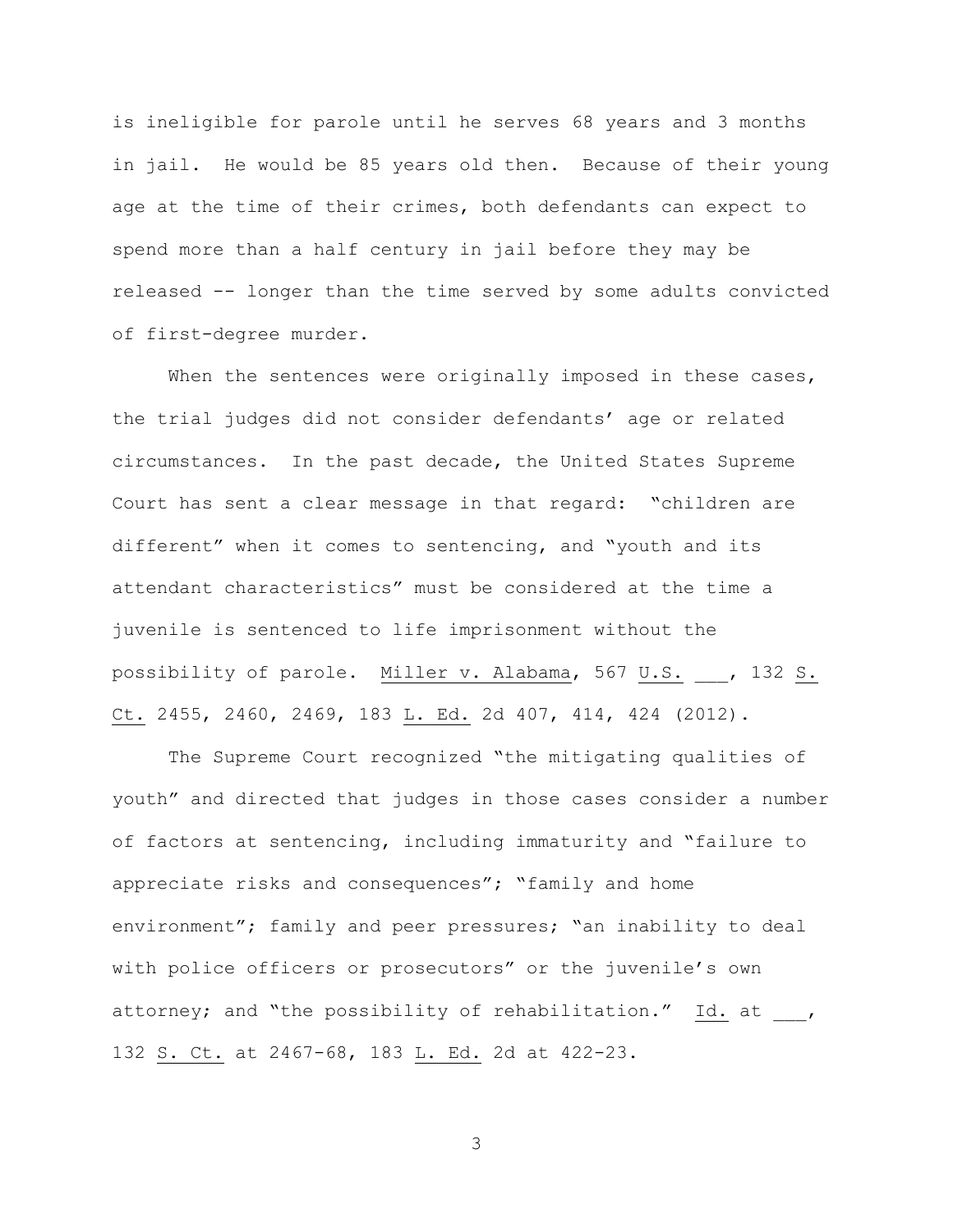We find that the same concerns apply to sentences that are the practical equivalent of life without parole, like the ones in these appeals. The proper focus belongs on the amount of real time a juvenile will spend in jail and not on the formal label attached to his sentence. To satisfy the Eighth Amendment and Article I, Paragraph 12 of the State Constitution, which both prohibit cruel and unusual punishment, we direct that defendants be resentenced and that the Miller factors be addressed at that time.

We also recognize that the imposition of consecutive sentences on multiple counts of conviction often drives the outcome at sentencing. We conclude that, before a judge imposes consecutive terms that would result in a lengthy overall term of imprisonment for a juvenile, the court must consider the Miller factors along with other traditional concerns. See State v. Yarbough, 100 N.J. 627 (1985). In short, judges should exercise a heightened level of care before they impose multiple consecutive sentences on juveniles which would result in lengthy jail terms.

Finally, to stave off possible future constitutional challenges to the current sentencing scheme, we ask the Legislature to consider enacting a statute that would provide for later review of juvenile sentences that have lengthy periods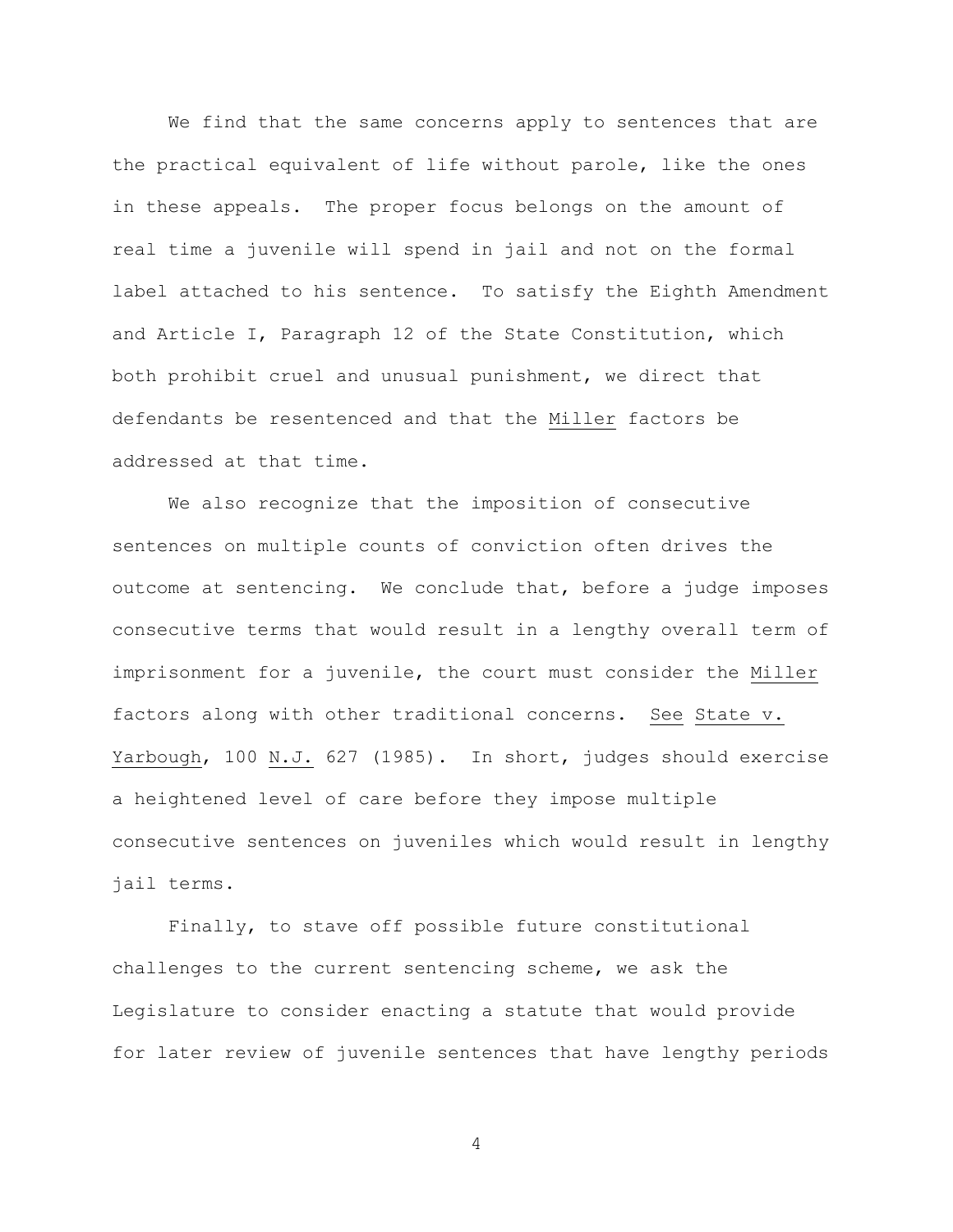of parole ineligibility. We note that a number of States have already done so.

We remand both cases for resentencing.

I.

Defendant Ricky Zuber participated in two separate gang rapes in November and December 1981, when he was seventeen years old. In the first, he and others forced a woman at knife-point to drive to a nearby cemetery, where the group raped her repeatedly and threatened her with disfigurement. Afterward, the group abandoned the woman naked in the cemetery. In the second incident, Zuber and others abducted a sixteen-year-old high school student, drove her to an unknown location, and raped her repeatedly. Zuber was the "ringleader" of both assaults.

Zuber was charged as an adult in two separate indictments. After two trials, two juries convicted Zuber on a total of ten counts. In 1983, the judge who presided over both trials sentenced Zuber, in the aggregate, to 150 years in prison with a 75-year period of parole ineligibility. Under Zuber's initial sentence, he would not have become eligible for parole until about 2056, when he would be 92 years old.

The Appellate Division affirmed the sentences. In 1988, this Court summarily remanded the sentences to the trial court for reconsideration under Yarbough. State v. Zuber, 111 N.J. 643 (1988); State v. Zuber, 111 N.J. 650 (1988). On remand, the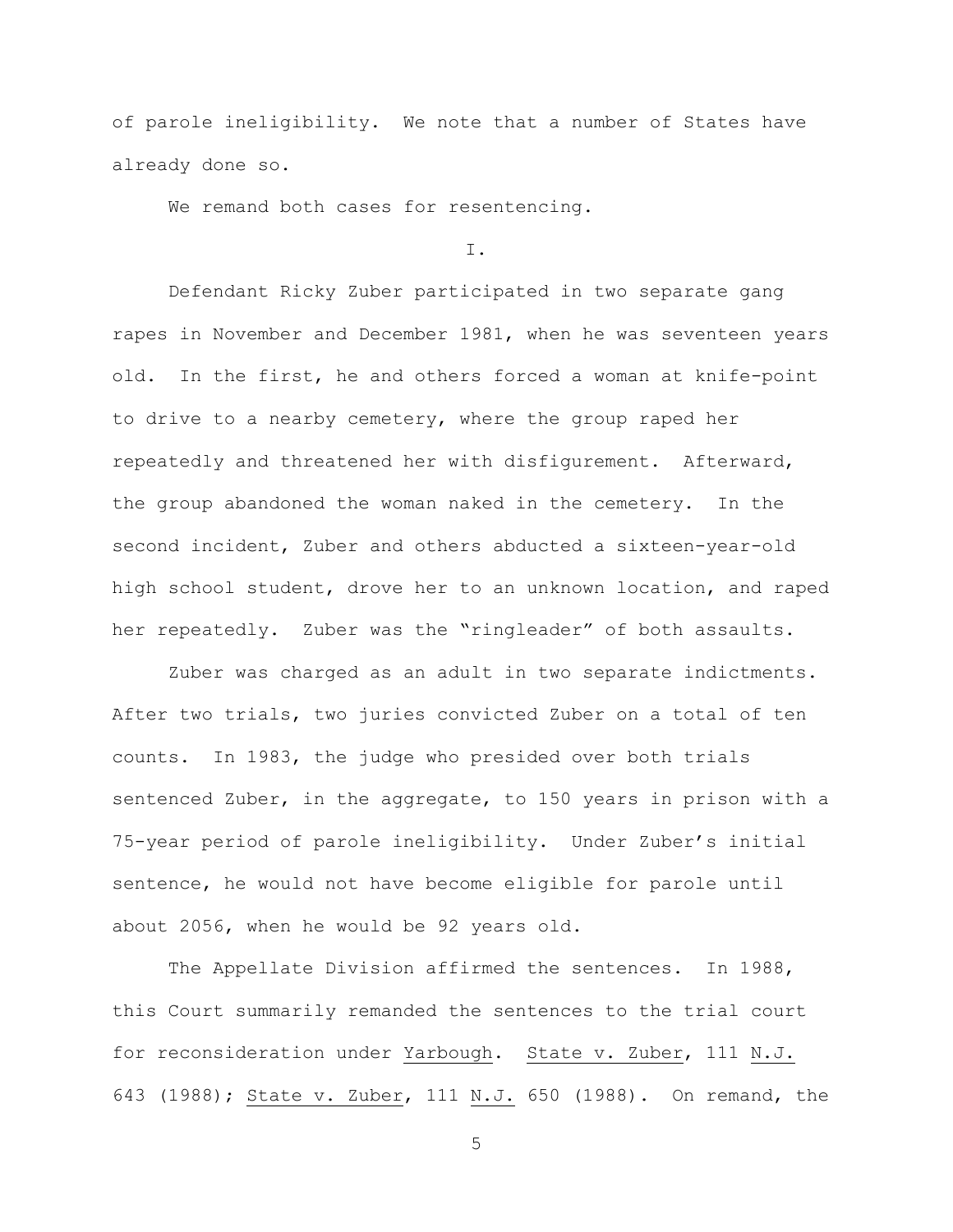trial judge sentenced Zuber as follows for the gang rape committed in November 1981:

(1) 20 years' imprisonment with 10 years of parole ineligibility for first-degree kidnapping, N.J.S.A. 2C:13-  $1(b)(1);$ 

(2) a consecutive term of 10 years' imprisonment with 5 years of parole ineligibility for second-degree robbery, N.J.S.A. 2C:15-1;

(3) a second consecutive term of 20 years' imprisonment with 10 years of parole ineligibility for first-degree aggravated sexual assault by vaginal penetration, N.J.S.A. 2C:14-2; and

(4) a concurrent term of 20 years' imprisonment with 10 years of parole ineligibility for first-degree aggravated sexual assault by anal penetration, N.J.S.A. 2C:14-2 -- which the court had originally imposed as a consecutive term.

The aggregate sentence for the November 1981 offense was 50 years' imprisonment with 25 years of parole ineligibility.

For the gang rape in December 1981, the court on remand imposed the following sentence:

(5) 20 years' imprisonment with 10 years of parole ineligibility for first-degree kidnapping, N.J.S.A. 2C:13-  $1(b)(1);$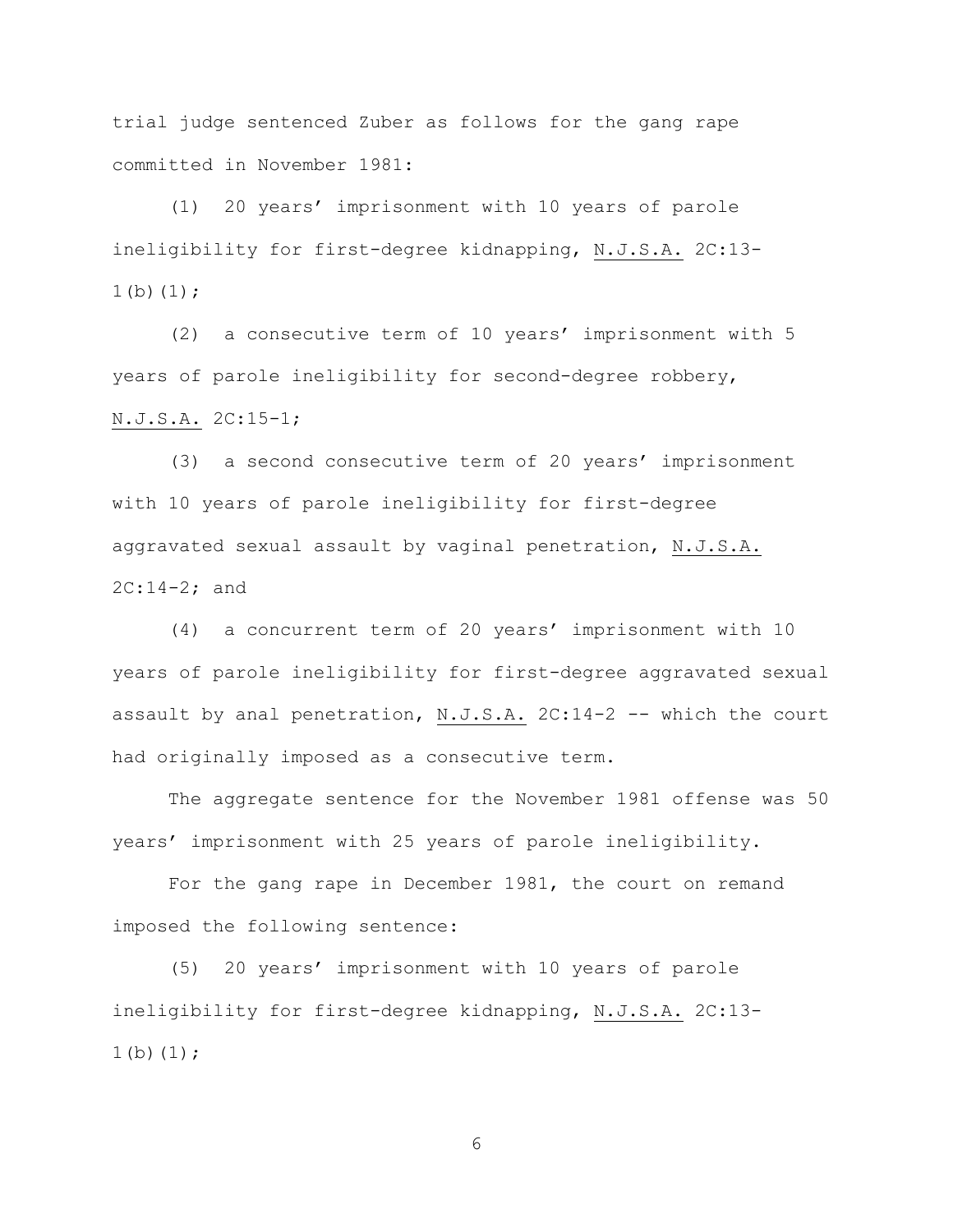(6) a consecutive term of 20 years' imprisonment with 10 years of parole ineligibility for first-degree robbery, N.J.S.A.  $2C:15-1;$ 

(7) a second consecutive term of 20 years' imprisonment with 10 years of parole ineligibility for first-degree aggravated sexual assault by vaginal penetration, N.J.S.A. 2C:14-2;

(8) a concurrent term of 20 years' imprisonment with 10 years of parole ineligibility for first-degree aggravated sexual assault by anal penetration, N.J.S.A. 2C:14-2 -- which the court had originally imposed as a consecutive term;

(9) a concurrent term of 20 years' imprisonment with 10 years of parole ineligibility for first-degree aggravated sexual assault by oral penetration, N.J.S.A. 2C:14-2; and

(10) a concurrent term of 5 years' imprisonment for thirddegree unlawful possession of a knife, N.J.S.A. 2C:39-4(d).

The aggregate sentence for the December 1981 offense was 60 years' imprisonment with 30 years of parole ineligibility.

The judge ordered that the sentences for both sets of offenses run consecutively, which resulted in a total sentence of 110 years in prison with 55 years of parole ineligibility. The Appellate Division affirmed the sentences. Under his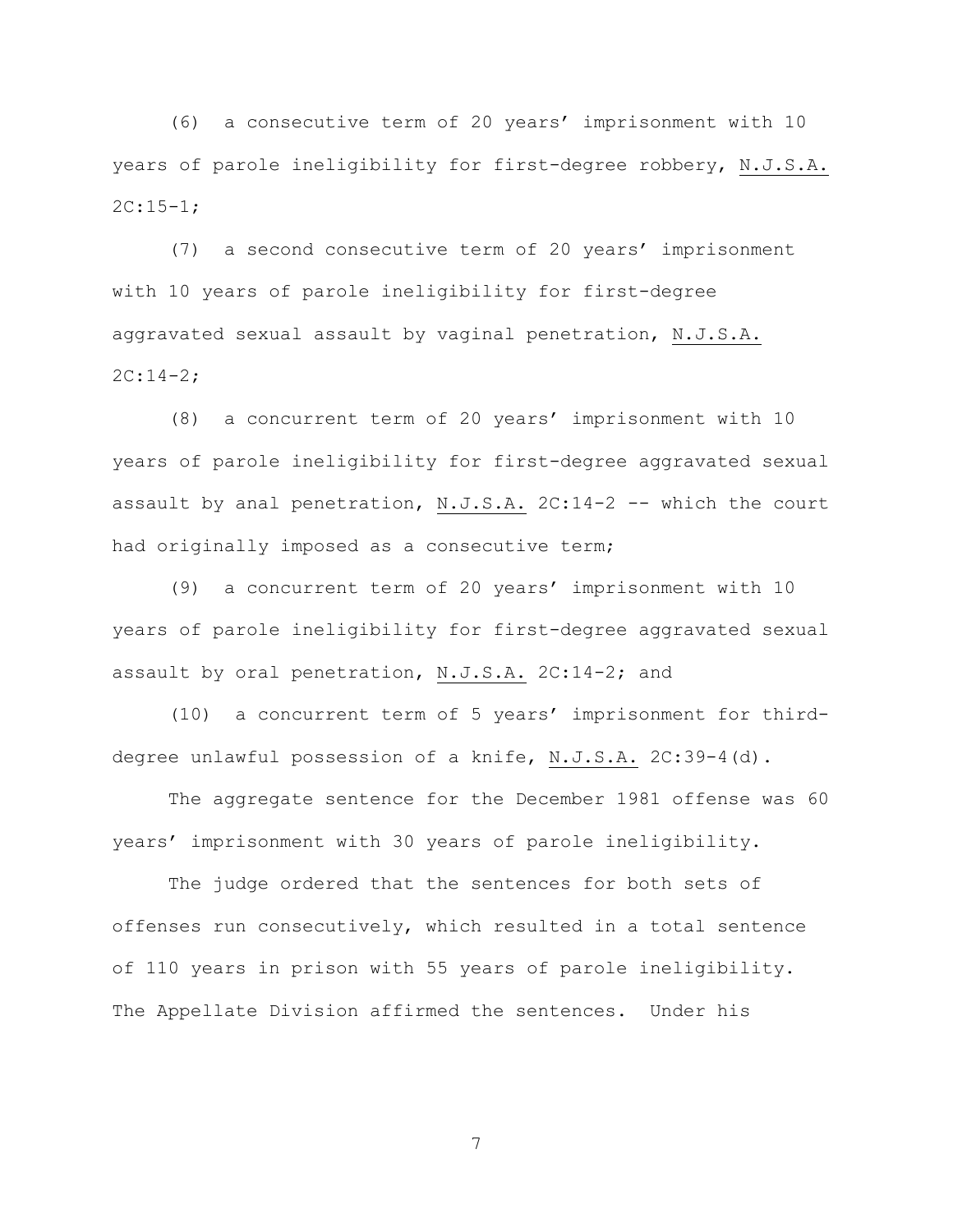revised aggregate sentence, Zuber will not be eligible for parole until about 2036, when he would be about 72 years old.<sup>1</sup>

In 2010, Zuber filed a pro se motion and argued that his revised sentence was unconstitutional under Graham v. Florida, 560 U.S. 48, 130 S. Ct. 2011, 176 L. Ed. 2d 825 (2010), in which the Supreme Court held that sentencing a juvenile to life without parole for a non-homicide offense violates the Eighth Amendment. The trial court denied relief, and the Appellate Division affirmed. State v. Zuber, 442 N.J. Super. 611, 614-15 (App. Div. 2015).

The appellate panel assumed but did not decide that Graham could apply to consecutive sentences that resulted in a term "equaling or exceeding the life expectancy of a person of defendant's age." Id. at 625. As part of its analysis, the panel used life-expectancy tables issued by the federal government to predict that Zuber would outlive his parole ineligibility period by about eight years. Id. at 627-30. The panel did not use tables "based on sex, race, or ethnicity," which it believed "would introduce disparities that are inconsistent with constitutional standards and penological goals." Id. at 633.

 $\overline{\phantom{a}}$ 

We need not resolve the dispute in the record about the precise date that defendant will be eligible for parole. See State v. Zuber, 442 N.J. Super. 611, 630 n.12 (App. Div. 2015).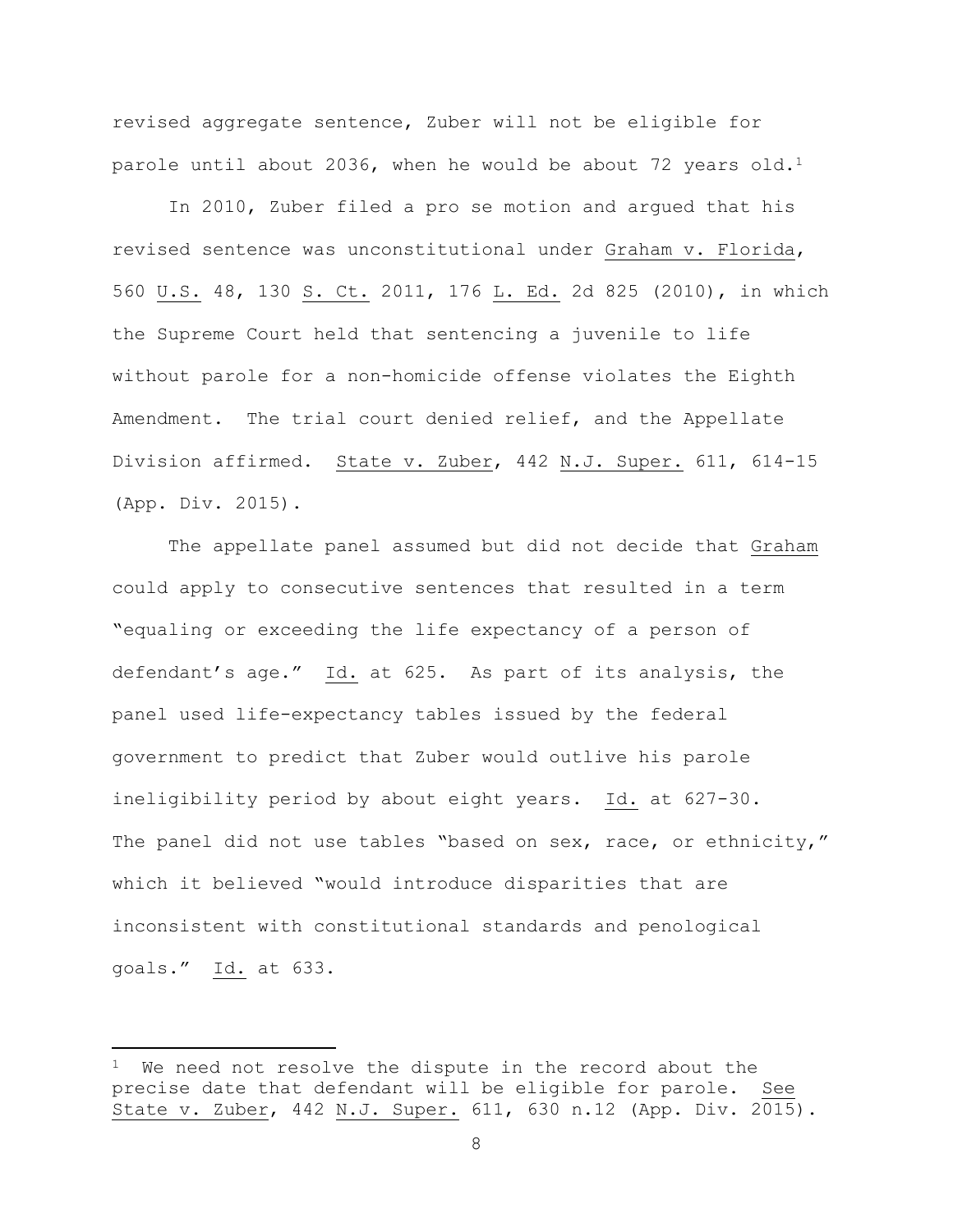The Appellate Division concluded that Zuber's sentence did not violate Graham. Id. at 634. The panel explained that Zuber's "fifty-five years before parole eligibility is not the functional equivalent of life without parole, because it gives him a meaningful and realistic opportunity for parole well within the predicted lifespan for a person of [his] age." Id. at 614-15.

We granted Zuber's petition for certification. 224 N.J. 245 (2016).

II.

Defendant James Comer participated in four armed robberies in the evening of April 17 and the early morning of April 18, 2000. During the second robbery, Ibn Adams, an accomplice, shot and killed a victim. Comer was seventeen years old at the time of the robberies.

Comer was prosecuted as an adult. After a joint trial with Adams, a jury convicted Comer of multiple counts related to the robberies, including one count of felony murder. The trial judge sentenced Comer as follows:

(1) 30 years' imprisonment with 30 years of parole ineligibility for first-degree felony murder, N.J.S.A. 2C:11-  $3(a)(3);$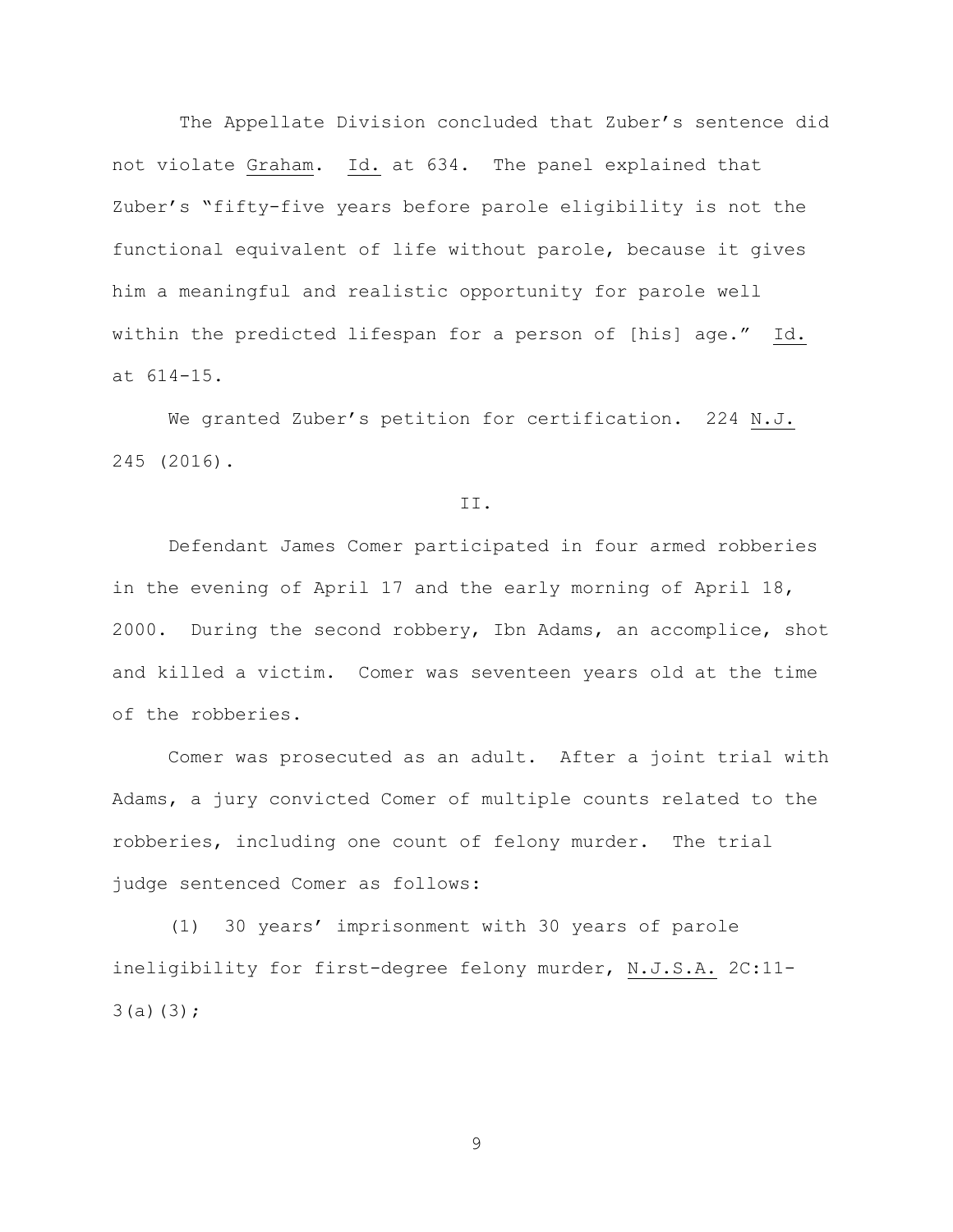(2-4) three consecutive terms of 15 years' imprisonment with an 85-percent period of parole ineligibility for three counts of first-degree armed robbery, N.J.S.A. 2C:15-1;

(5-9) five concurrent terms of 4 years' imprisonment for weapons offenses, N.J.S.A. 2C:39-5(b);

(10) one concurrent term of 4 years' imprisonment for theft, N.J.S.A. 2C:20-3(a).

Comer's aggregate sentence was 75 years in prison with 68 years and 3 months of parole ineligibility. Comer will not be eligible for parole until 2068, when he would be 85 years old.

Comer raised six arguments on appeal, including that his sentence was excessive. The Appellate Division affirmed his convictions and sentence, and this Court affirmed. State v. Adams, 194 N.J. 186, 191 (2008). Comer filed a petition for post-conviction relief in 2008, in which he challenged the imposition of consecutive sentences and raised several other claims. The trial judge denied relief. The Appellate Division remanded for an evidentiary hearing and later affirmed.

In 2014, Comer filed a motion to correct an illegal sentence. He argued that his sentence amounted to life without parole, and was therefore illegal under Graham and Miller. When Comer was first sentenced in 2004, the trial judge was not required to evaluate the mitigating effects of youth, which Miller later addressed. In a detailed written opinion, the same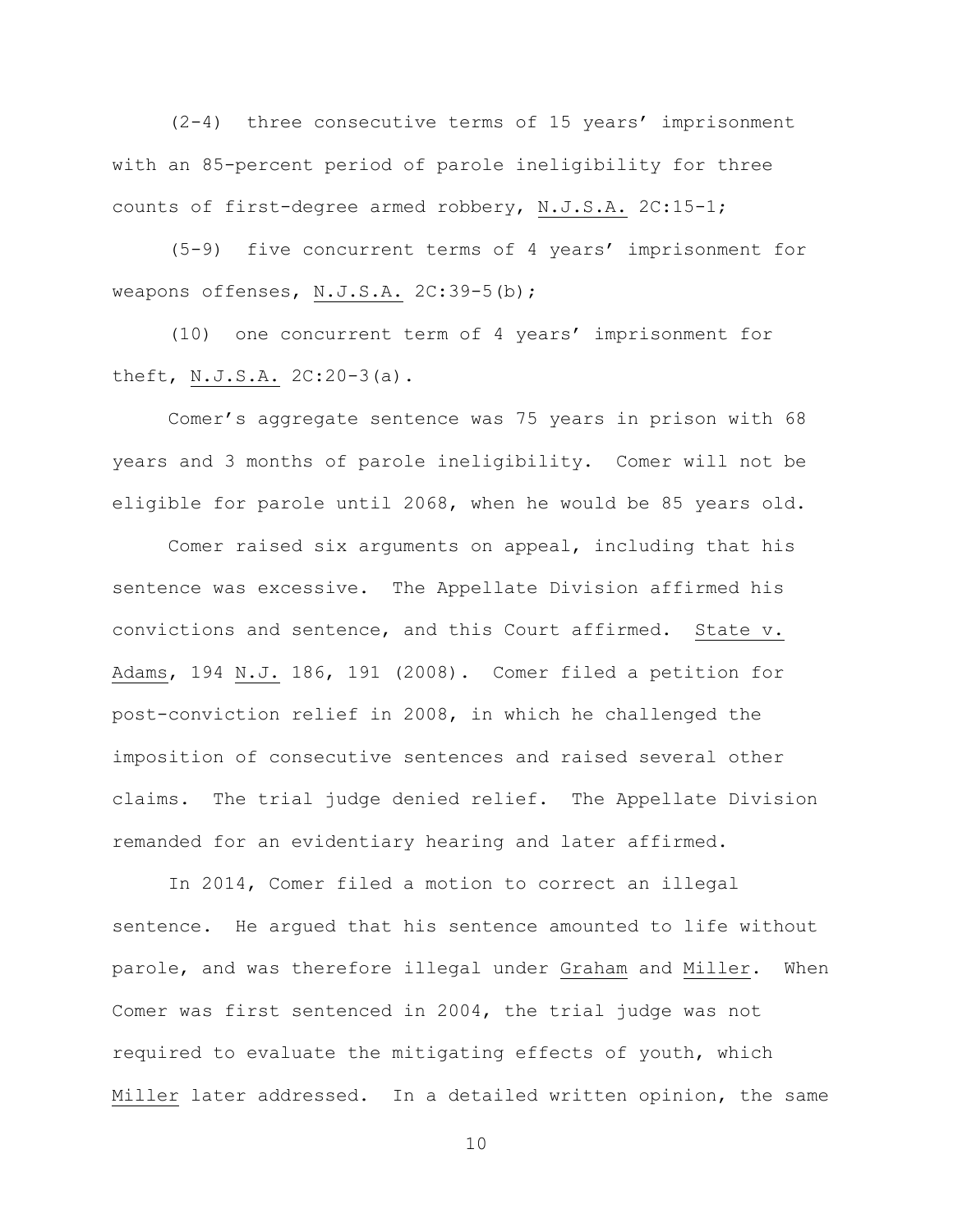trial judge concluded in 2014 that, because he had not considered the Miller factors, Comer was entitled to be resentenced.

We granted Comer's motion for direct certification of the trial court's 2014 judgment. 226 N.J. 205 (2016). Because both appeals raise related issues, we consolidated them in a single opinion.

III.

#### A.

Zuber argues that his sentence violates the Eighth Amendment to the United States Constitution and Article 1, Paragraph 12 of the New Jersey Constitution because it was imposed "without any consideration of [his] age and attendant characteristics." He submits that "both the letter and spirit" of Graham and Miller make clear that a State may not impose a term-of-years sentence that leaves a juvenile "eligible for parole only months before his predicted death." Zuber contends that his sentence affords him neither a meaningful opportunity to obtain release nor a chance to reconcile with society.

Zuber also argues that the Appellate Division should not have relied on statistical life-expectancy tables. Instead, he urges the Court to find that juvenile offenders who have served more than thirty years in prison must be considered for resentencing or parole.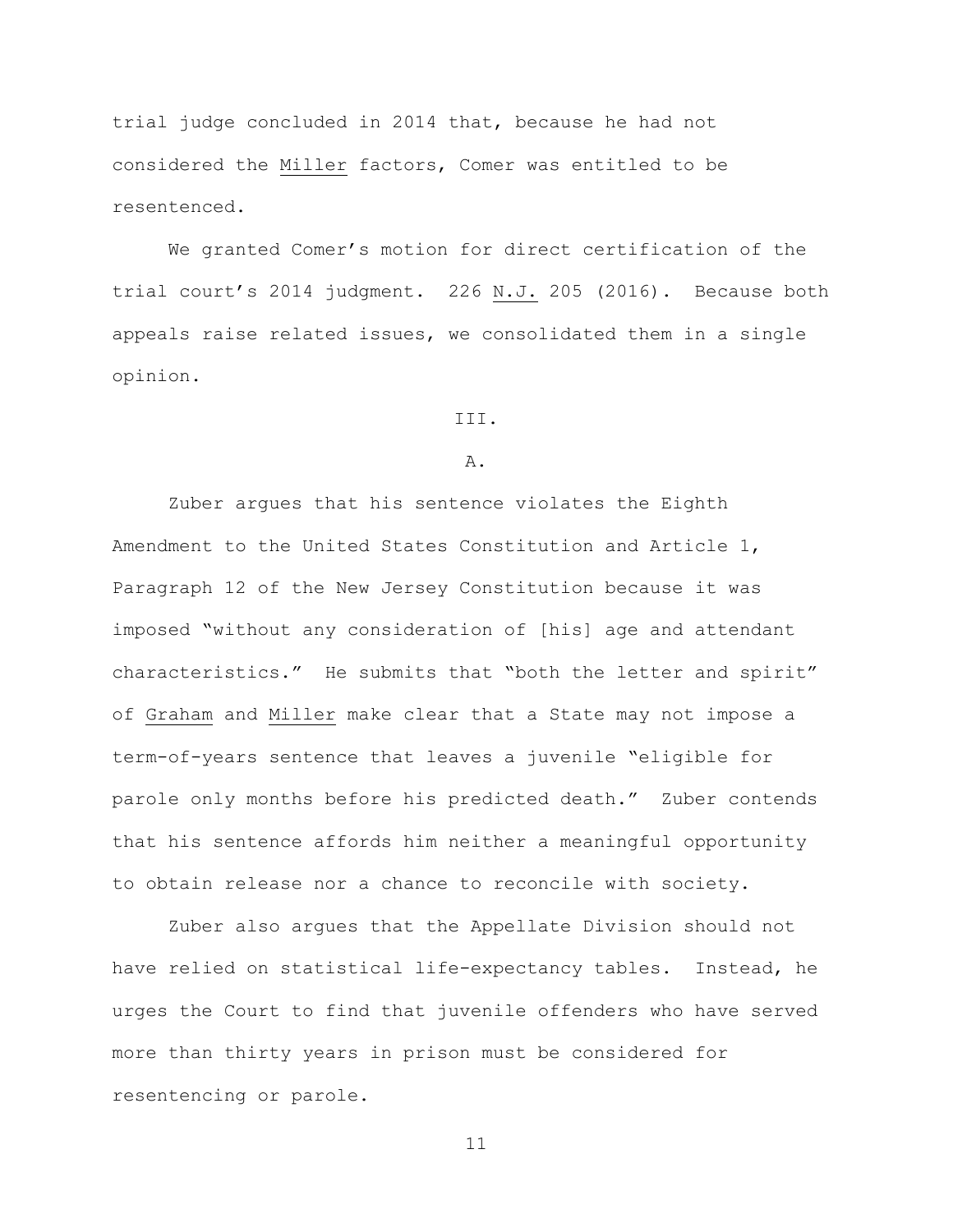The State argues that Zuber's sentence is not unconstitutional. The State insists that Graham applies only to a juvenile sentence of life without parole for a single nonhomicide offense. As a result, the State contends that Graham does not extend to term-of-years or consecutive sentences, like Zuber's. The State also submits that Graham does not call for "free crimes" when a juvenile commits multiple distinct offenses with different victims. Zuber's sentence, the State argues, was constitutionally proportionate to the crimes he committed.

The State agrees that life-expectancy tables should not be used to determine the appropriate period of parole ineligibility. In addition, the State claims that the trial court did consider Zuber's age and maturity when it sentenced him.

The Seton Hall University School of Law Center for Social Justice, appearing as amicus curiae, asks the Court to adopt a thirty-year maximum period of parole ineligibility as a uniform rule for juvenile offenders. The Center argues that such a rule would provide juveniles a chance at parole at about age fifty and offer them genuine hope to spend some years outside of prison, beyond a mere geriatric release. That approach, the Center submits, would also avoid the difficulties of lifeexpectancy calculations. The Center alternatively argues that the Eighth Amendment requires "an individualized analysis of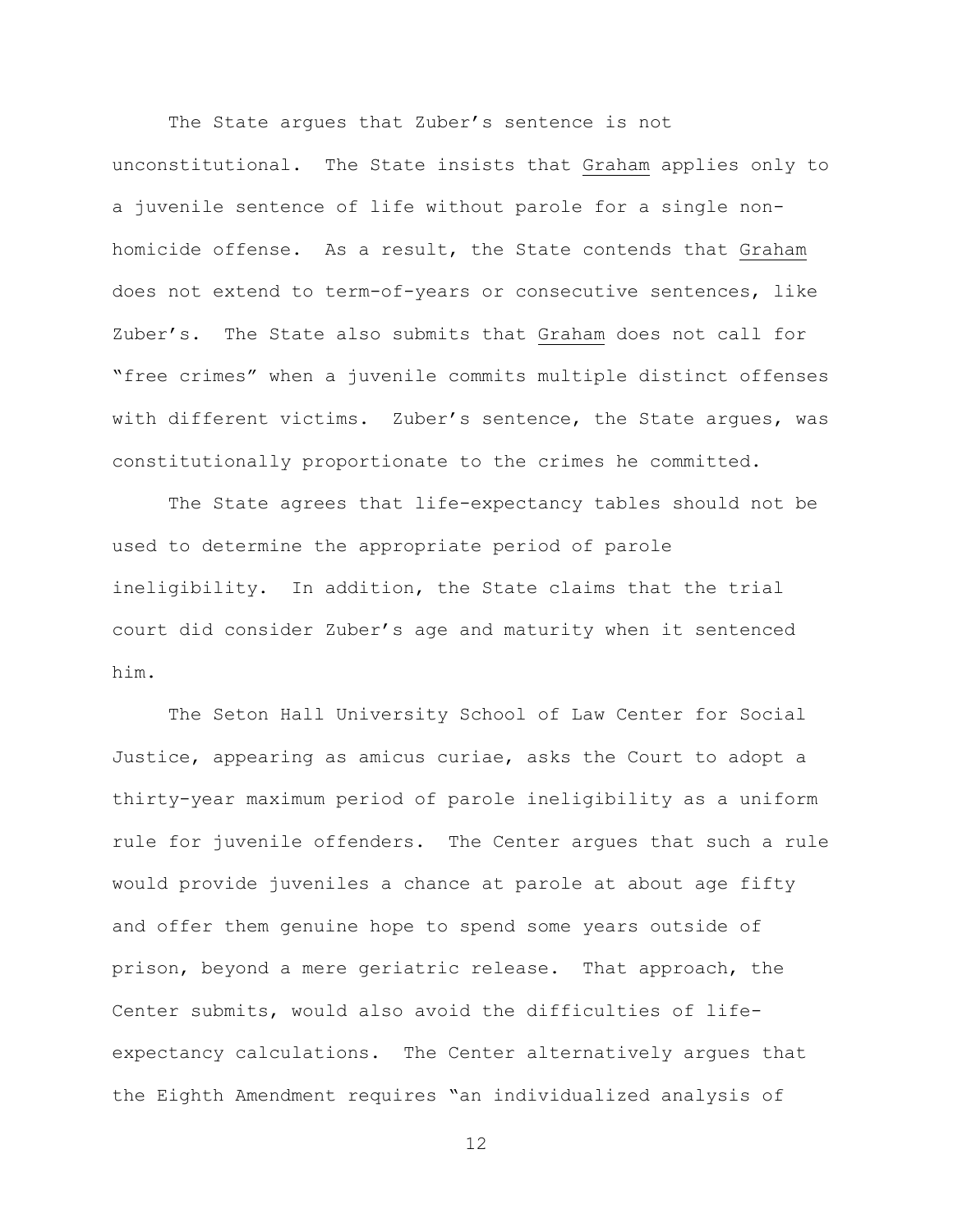each juvenile's life expectancy that accounts for his incarcerated status, race, and gender."

The American Civil Liberties Union of New Jersey (ACLU), also appearing as amicus, echoes Zuber's arguments about the scope of Graham and Miller. The ACLU proposes a bright-line rule that would allow juveniles to petition for resentencing and release at a point no later than thirty years into their sentences. For support, the ACLU points to social science evidence that juveniles tend to retreat from criminal activity as they enter adulthood, and that few continue to offend past age forty. The ACLU also cautions against the use of lifeexpectancy tables.

The Attorney General, as amicus, agrees with the State that Graham does not apply to Zuber's consecutive term-of-years sentences for offenses committed against two different victims. The Attorney General also argues against the use of lifeexpectancy tables that would result in a "race-based, genderbased, and income-based sentencing scheme." According to the Attorney General, New Jersey's traditional case law protects juvenile defendants against unreasonably long sentences.

B.

The State argues that Comer's motion is time-barred and also procedurally barred under Rules 3:21-10(a), 3:22-5, and 3:22-12. On the merits, the State maintains that Comer's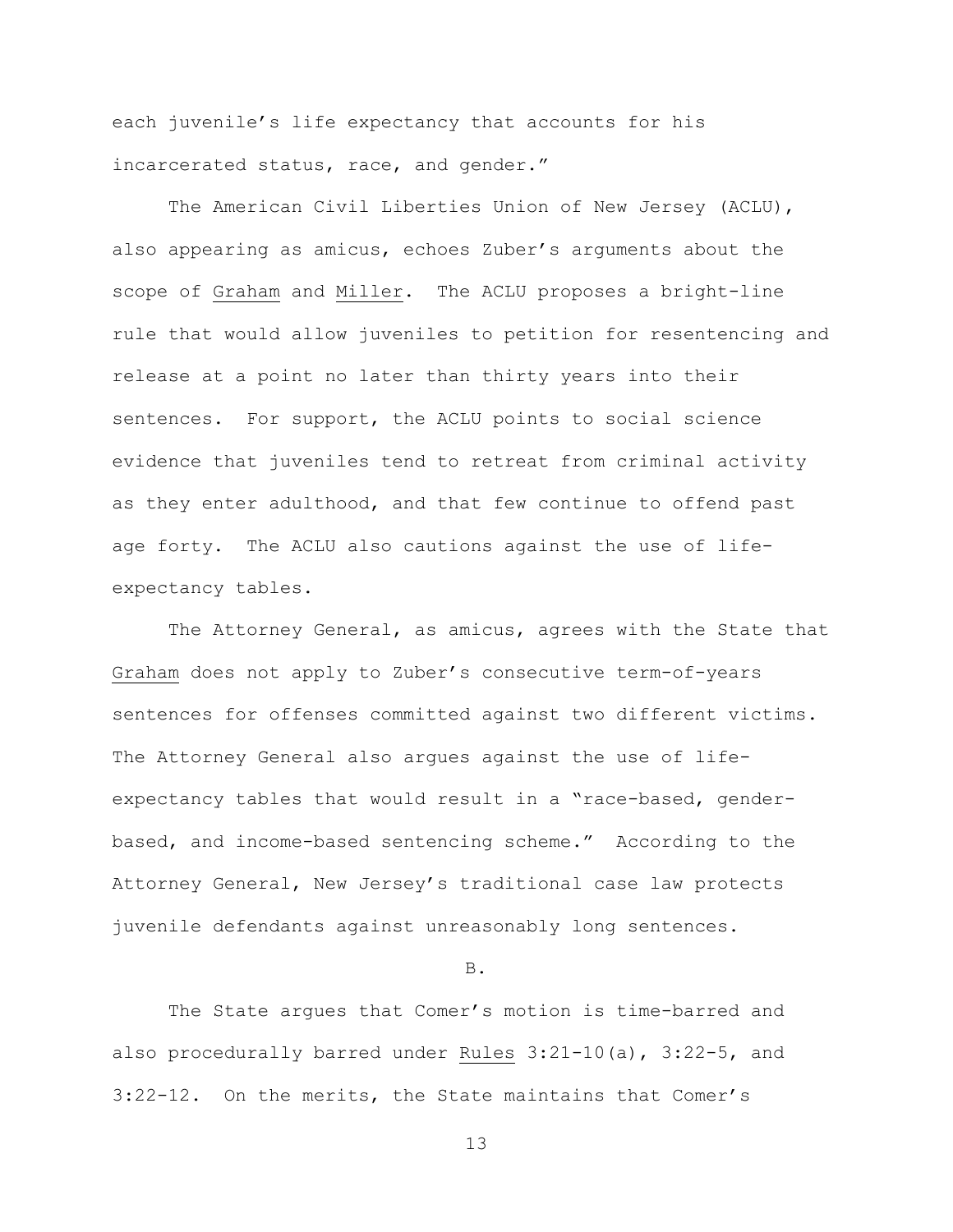sentence does not violate the Eighth Amendment because he was not sentenced to mandatory life without parole, which Miller prohibits. The State also contends that Comer's aggregate sentence is not the functional equivalent of life without parole. In addition, the State argues that Comer's sentence for felony murder, a homicide offense, does not run afoul of Graham.

The Attorney General, appearing as amicus, agrees with the State that Comer's term-of-years sentence neither implicates nor violates Miller or Graham. The Attorney General observes that other jurisdictions have not extended those rulings to term-ofyears sentences. The Attorney General maintains that Comer received four individualized, consecutive sentences for his offenses, as the law permits.

Comer raises the following arguments: there are no procedural or other bars to the relief he seeks; his sentence is indistinguishable from a sentence of life without parole; life without parole, including de facto life without parole, is unconstitutional for all juveniles regardless of the offense; both the Federal and State Constitutions protect against life without parole for juveniles; Graham forbids life without parole for juveniles who neither kill nor intend to kill; and his sentence was imposed in violation of Miller and Montgomery v. Louisiana, 577 U.S. \_\_\_, 136 S. Ct. 718, 193 L. Ed. 2d 599 (2016).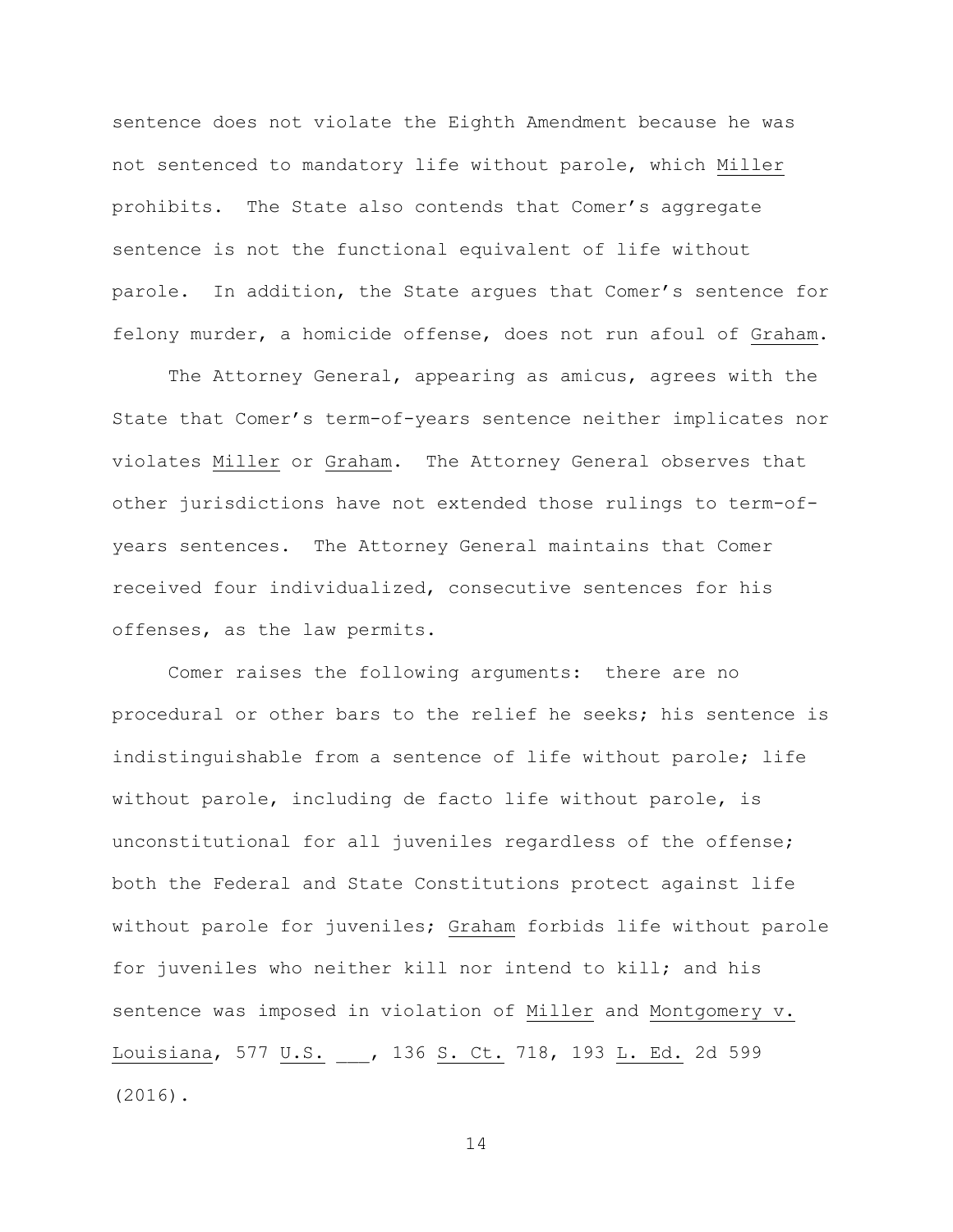The Fair Punishment Project, as amicus, submits that Comer's sentence is unconstitutional because it "ignores the fundamental differences between children and adults that the U.S. Supreme Court has repeatedly held are constitutionally relevant to juvenile sentencing." The Project argues that because juveniles continue to develop and mature, their sentences should be reviewed within ten to fifteen years of the offense and at regular intervals afterward.

### IV.

A defendant may challenge an illegal sentence at any time. R. 3:21-10(b)(5); State v. Acevedo, 205 N.J. 40, 47 n.4 (2011). An "illegal sentence" is one "not imposed in accordance with the law." Id. at 45 (quoting State v. Murray, 162 N.J. 240, 247 (2000)). That includes a sentence "imposed without regard to some constitutional safeguard," State v. Tavares, 286 N.J. Super. 610, 618 (App. Div.), certif. denied, 144 N.J. 376 (1996), which defendants claim is the case here.

In addition, although Comer challenged certain aspects of his sentence on direct appeal and in a post-conviction motion, he now raises for the first time arguments based on the Supreme Court's recent rulings in Graham, Miller, and Montgomery. Because the law permits both defendants to challenge the legality of their sentences, we proceed to the merits.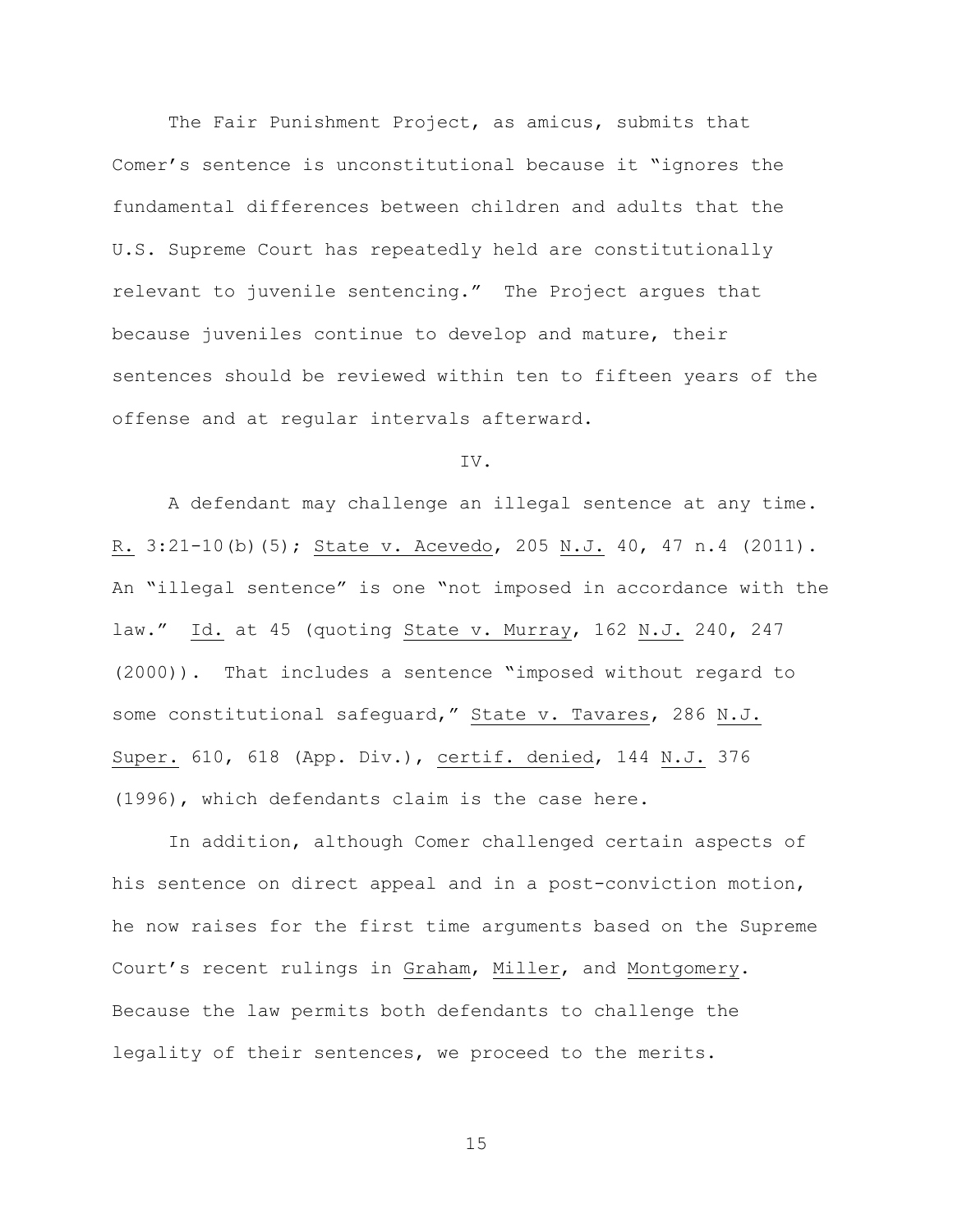The Eighth Amendment to the United States Constitution provides that "[e]xcessive bail shall not be required, nor excessive fines imposed, nor cruel and unusual punishments inflicted." U.S. Const. amend. VIII. The provision applies to the States through the Fourteenth Amendment. Roper v. Simmons, 543 U.S. 551, 560, 125 S. Ct. 1183, 1190, 161 L. Ed. 2d 1, 16 (2005); Robinson v. California, 370 U.S. 660, 666, 82 S. Ct. 1417, 1420, 8 L. Ed. 2d 758, 763 (1962).

The Eighth Amendment prohibition against excessive punishment "flows from the basic 'precept of justice that punishment for crime should be graduated and proportioned to the offense.'" Roper, supra, 543 U.S. at 560, 125 S. Ct. at 1190, 161 L. Ed. 2d at 16 (brackets removed) (quoting Atkins v. Virginia, 536 U.S. 304, 311, 122 S. Ct. 2242, 2246, 153 L. Ed. 2d 335, 344 (2002)). Courts interpret the Eighth Amendment "according to its text, by considering history, tradition, and precedent, and with due regard for its purpose and function in the constitutional design." Ibid. That often requires "refer[ence] to 'the evolving standards of decency that mark the progress of a maturing society.'" Id. at 561, 125 S. Ct. at 1190, 161 L. Ed. 2d at 16 (quoting Trop v. Dulles, 356 U.S. 86, 101, 78 S. Ct. 590, 598, 2 L. Ed. 2d 630, 642 (1958) (plurality opinion)).

V.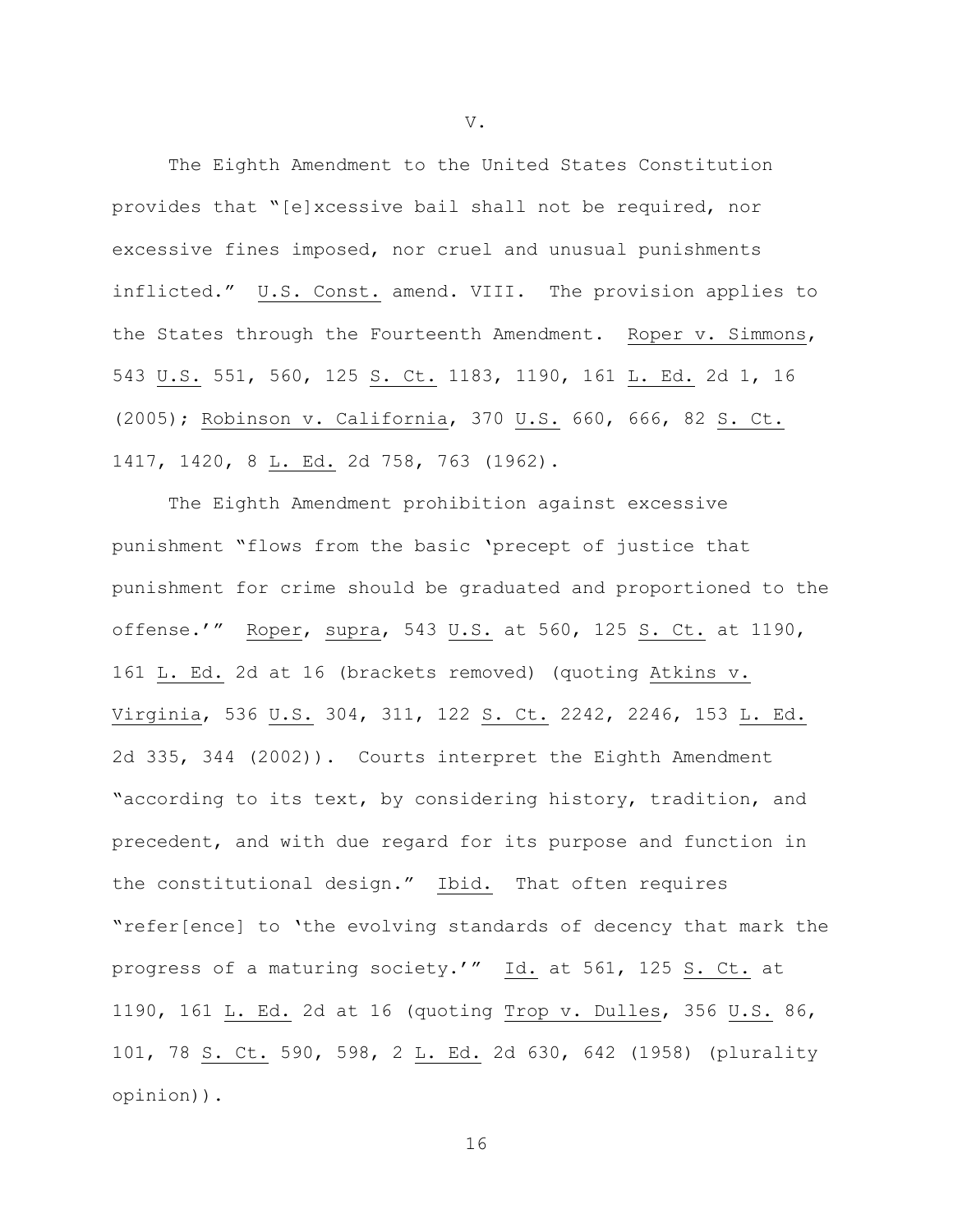Article I, Paragraph 12 of the New Jersey Constitution also bars "cruel and unusual punishments." N.J. Const. art. I, ¶ 12. "The test to determine whether a punishment is cruel and unusual . . . is generally the same" under both the Federal and State Constitutions. State v. Ramseur, 106 N.J. 123, 169 (1987). The test poses three questions: "First, does the punishment for the crime conform with contemporary standards of decency? Second, is the punishment grossly disproportionate to the offense? Third, does the punishment go beyond what is necessary to accomplish any legitimate penological objective?" Ibid. (citing Gregg v. Georgia, 428 U.S. 153, 173, 96 S. Ct. 2909, 2925, 49 L. Ed. 2d 859, 874-75 (1976)).

As in other contexts, the State Constitution can offer greater protection in this area than the Federal Constitution commands. See, e.g., State v. Gerald, 113 N.J. 40, 76 (1988) (finding that Article I, Paragraph 12 "affords greater protections to capital defendants than does the eighth amendment of the federal constitution"), superseded by constitutional amendment, N.J. Const. art. 1, ¶ 12 (effective Dec. 3, 1992).

A.

On four occasions in the past dozen years, the United States Supreme Court has considered how the Eighth Amendment applies to sentences imposed on juveniles. In each instance, the Court set limits on those sentences after it considered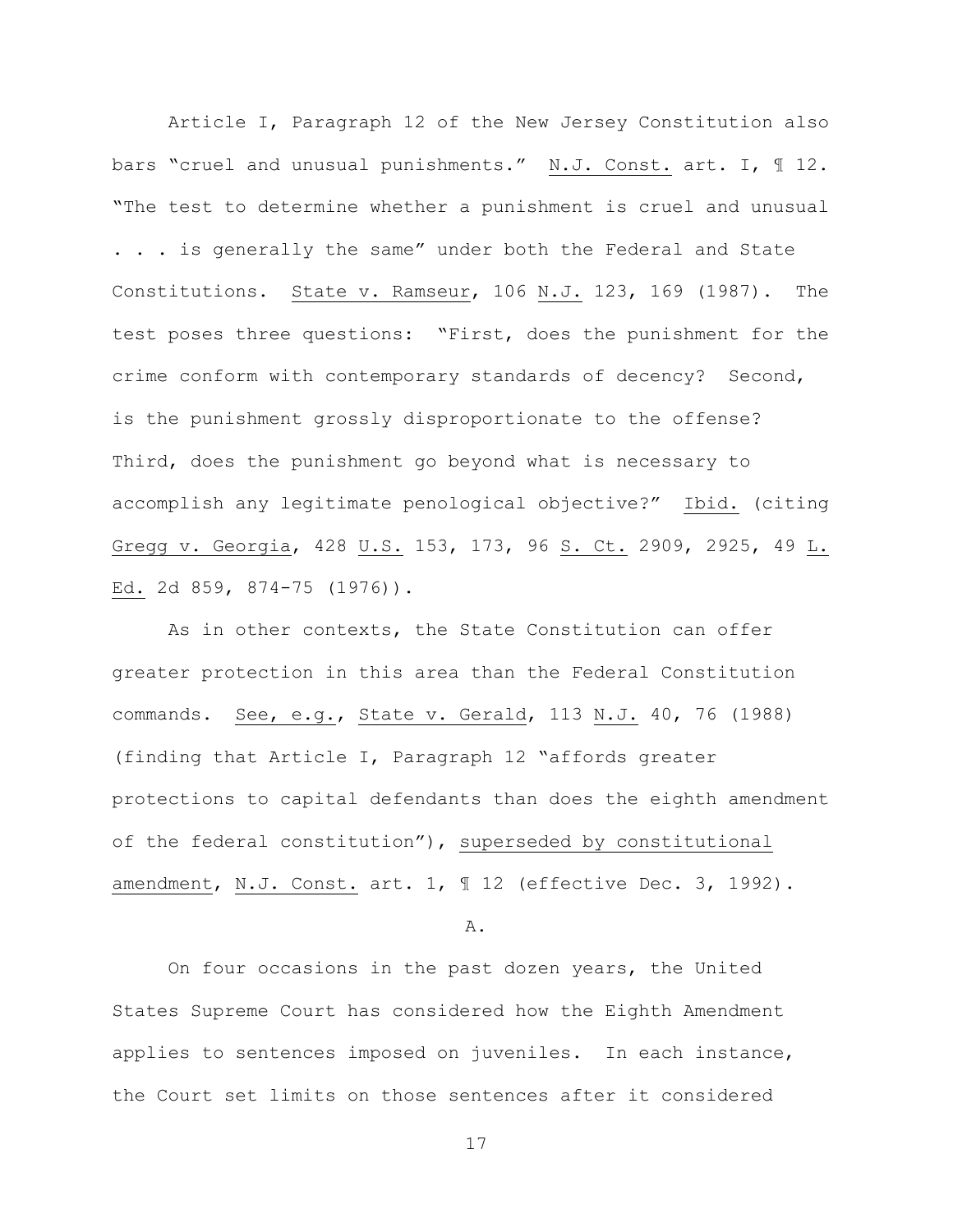relevant social science evidence about how juveniles differ from adults.

1.

We begin with the Supreme Court's groundbreaking decision in Roper v. Simmons. In that case, the Court declared capital punishment unconstitutional for juvenile offenders. Roper, supra, 543 U.S. at 578, 125 S. Ct. at 1200, 161 L. Ed. 2d at 28. The defendant, Christopher Simmons, had planned and committed a murder when he was seventeen years old and still a junior in high school. Id. at 556, 125 S. Ct. at 1187, 161 L. Ed. 2d at 13. He was tried and convicted as an adult, and the trial judge accepted the jury's recommendation to impose the death penalty. Id. at 558, 125 S. Ct. at 1189, 161 L. Ed. 2d at 14-15.

In a post-conviction proceeding, the Missouri Supreme Court pointed to "a national consensus . . . against the execution of juvenile offenders" and set aside Simmons' sentence in favor of life imprisonment without parole. Id. at 559-60, 125 S. Ct. at 1189, 161 L. Ed. 2d at 15.

The United States Supreme Court affirmed. Id. at 560, 125 S. Ct. at 1190, 161 L. Ed. 2d at 15. At first, the Court catalogued the trend among a majority of States that "have rejected the imposition of the death penalty on juvenile offenders." Id. at 564-68, 125 S. Ct. at 1192-94, 161 L. Ed. 2d at 18-21. The Court then explained that "the death penalty is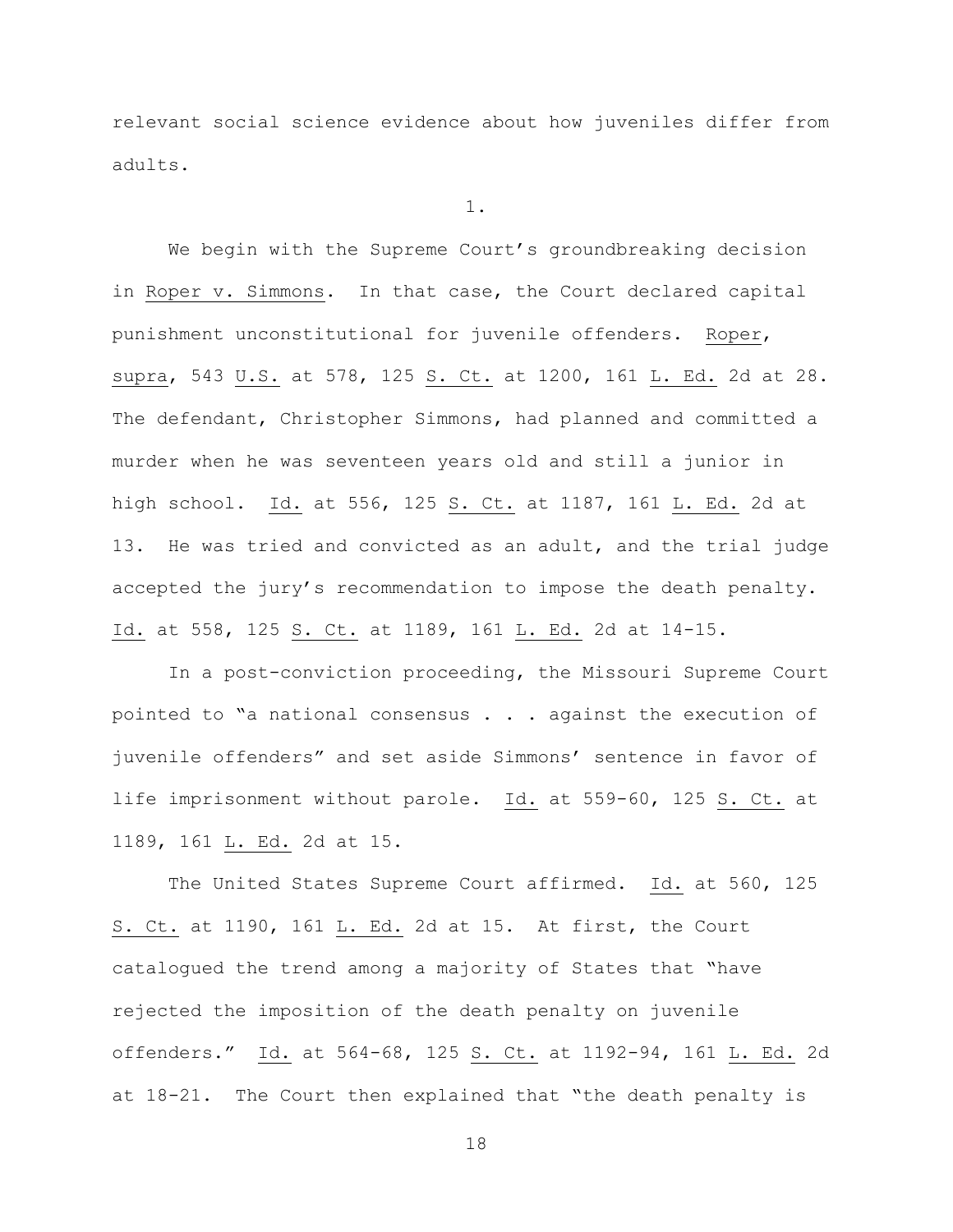reserved for a narrow category of crimes and offenders." Id. at 569, 125 S. Ct. at 1195, 161 L. Ed. 2d at 21. At the heart of the Court's analysis are its observations of "[t]hree general differences between juveniles under 18 and adults," which "demonstrate that juvenile offenders cannot with reliability be classified among the worst offenders." Ibid.

First, the Court explained, "as any parent knows and as the scientific and sociological studies  $\ldots$  . tend to confirm, '[a] lack of maturity and an underdeveloped sense of responsibility are found in youth more often than in adults and are more understandable among the young.'" Ibid. (quoting Johnson v. Texas, 509 U.S. 350, 367, 113 S. Ct. 2658, 2668, 215 L. Ed. 2d 290, 306 (1993)). Because of those qualities, juveniles are more likely to take "impetuous and ill-considered actions," ibid., and are "overrepresented statistically in virtually every category of reckless behavior," id. at 569, 125 S. Ct. at 1195, 161 L. Ed. 2d at 21-22 (citing Jeffrey Arnett, Reckless Behavior in Adolescence: A Developmental Perspective, 12 Developmental Rev. 339 (1992)).

Second, the Court observed that "juveniles are more vulnerable or susceptible to negative influences and outside pressures, including peer pressure." Id. at 569, 125 S. Ct. at 1195, 161 L. Ed. 2d at 22. They "have less control, or less experience with control, over their own environment." Ibid.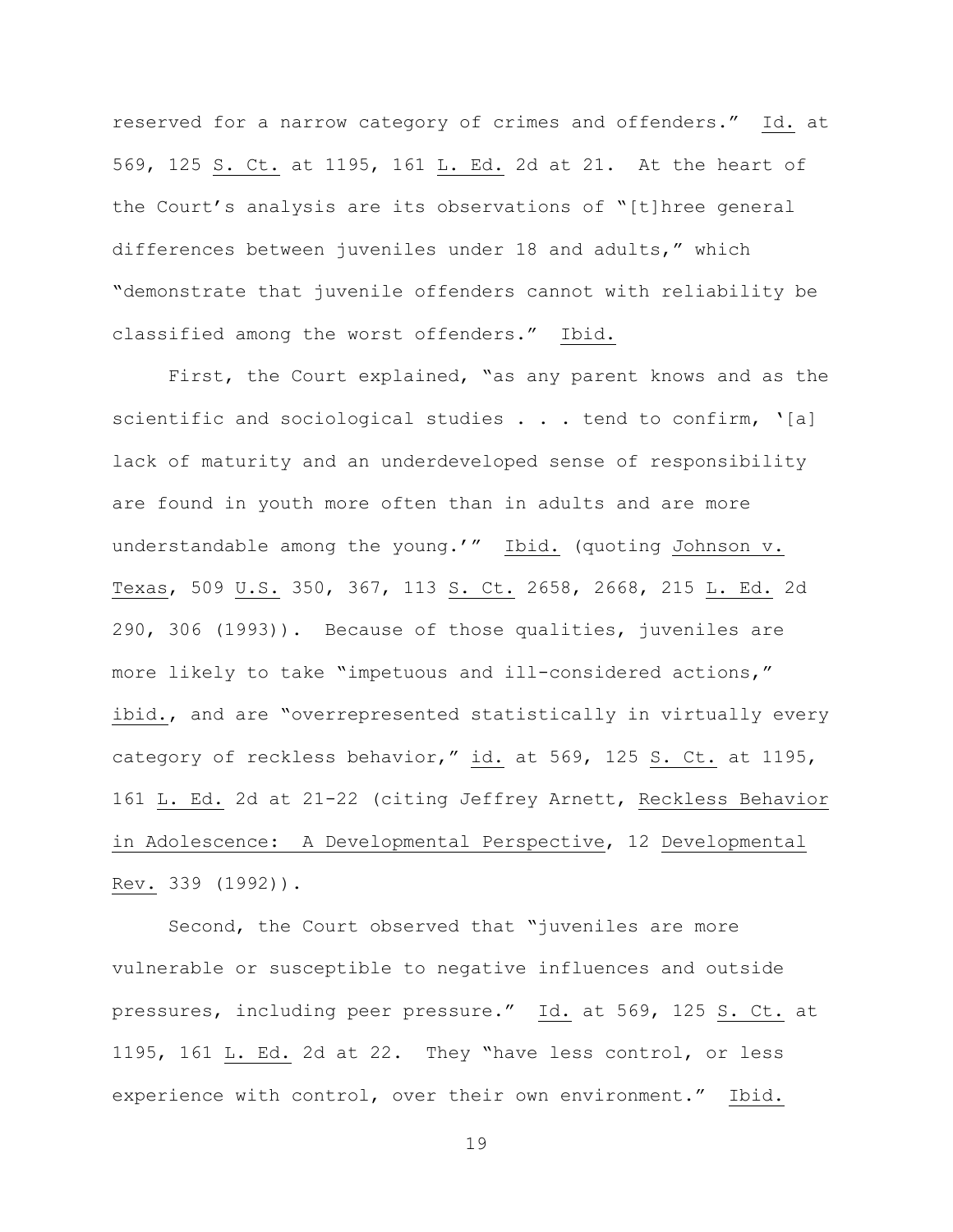Third, the Court noted "that the character of a juvenile is not as well formed as that of an adult. The personality traits of juveniles are more transitory, less fixed." Id. at 570, 125 S. Ct. at 1195, 161 L. Ed. 2d at 22.

Taken together, those differences mean that the "irresponsible conduct [of juveniles] is not as morally reprehensible as that of an adult." Ibid. (quoting Thompson v. Oklahoma, 487 U.S. 815, 835, 108 S. Ct. 2687, 2699, 101 L. Ed. 2d 702, 719 (1988) (plurality opinion)). Juveniles "have a greater claim than adults to be forgiven for failing to escape negative influences in their whole environment," and there is "a greater possibility . . . that a minor's character deficiencies will be reformed." Id. at 570, 125 S. Ct. at 1195-96, 161 L. Ed. 2d at 22.

Because "the signature qualities of youth are transient," "impetuousness and recklessness . . . can subside" as juveniles mature. Id. at 570, 125 S. Ct. at 1195, 161 L. Ed. 2d at 22 (quoting Johnson, supra, 509 U.S. at 368, 113 S. Ct. at 2669, 125 L. Ed. 2d at 306). However, the Court recognized that "[i]t is difficult even for expert psychologists to differentiate between the juvenile offender whose crime reflects unfortunate yet transient immaturity, and the rare juvenile offender whose crime reflects irreparable corruption." Id. at 573, 125 S. Ct. at 1197, 161 L. Ed. 2d at 24.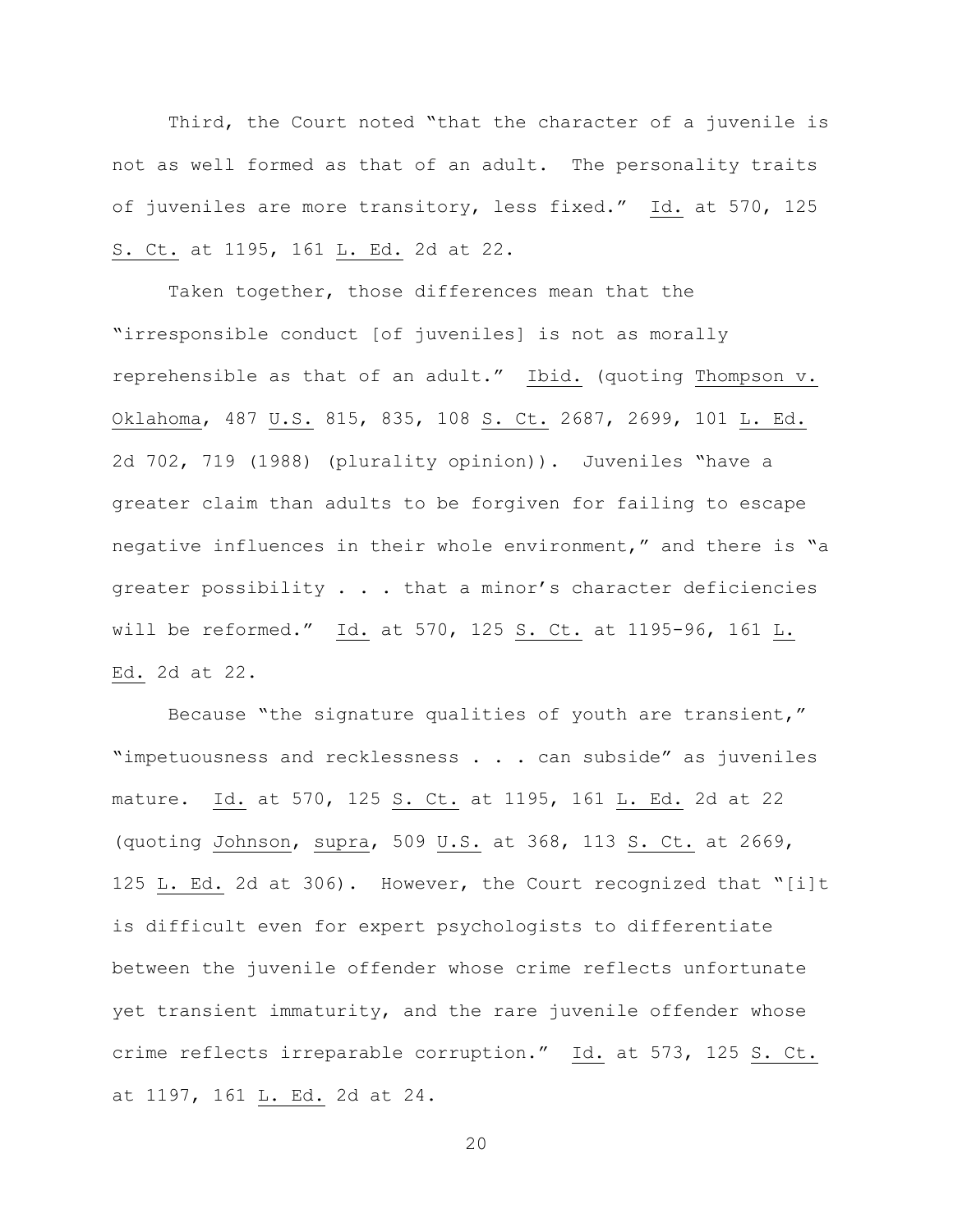The Supreme Court's decision in Graham v. Florida built on that foundation. In 2010, Graham, supra, held that the Eighth Amendment categorically forbids sentences of life without parole for juveniles convicted of non-homicide offenses. 560 U.S. at 82, 130 S. Ct. at 2034, 176 L. Ed. 2d at 850.

The defendant, Terrance Jamar Graham, tried to rob a restaurant when he was sixteen years old. Id. at 53, 130 S. Ct. at 2018, 176 L. Ed. 2d at 832. He was arrested and charged as an adult with armed burglary and attempted armed robbery. Ibid. Graham pled guilty to both charges and was sentenced to probation. Id. at 54, 130 S. Ct. at 2018, 176 L. Ed. 2d at 832. Less than six months later, he violated probation; the trial court found he committed a home invasion robbery and possessed a firearm. Id. at 55, 130 S. Ct. at 2019, 176 L. Ed. 2d at 833. The court revoked Graham's probation and sentenced him on the original charges to "life imprisonment for the armed burglary and 15 years for the attempted armed robbery." Id. at 57, 130 S. Ct. at 2020, 176 L. Ed. 2d at 834. Because Florida had abolished its parole system, he had "no possibility of release." Id. at 57, 130 S. Ct. at 2020, 176 L. Ed. 2d at 834-35.

The United States Supreme Court reversed the state court's judgment and rested its ruling on a number of grounds. First, as in Roper, the Court pointed to "objective indicia of national

2.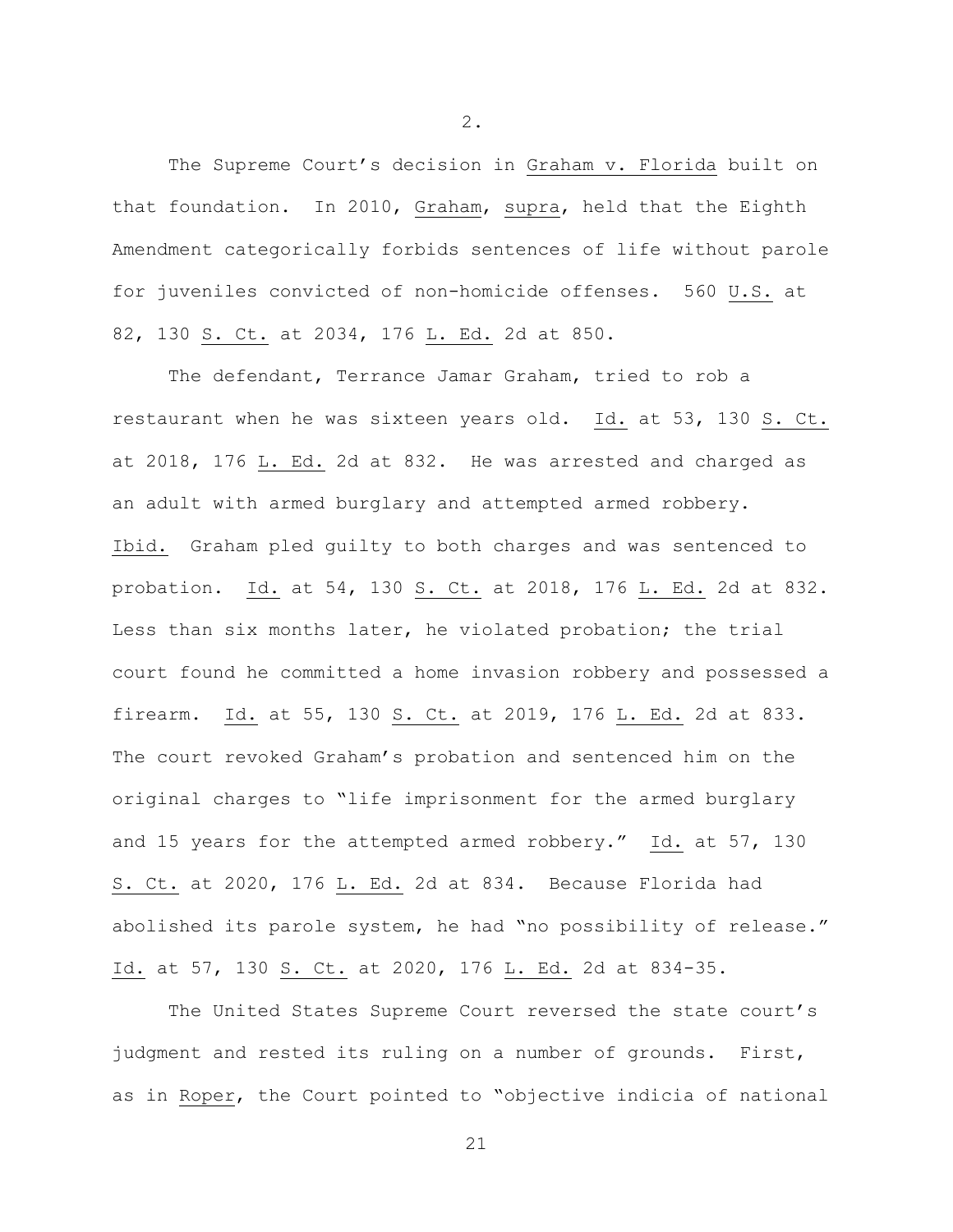consensus." Id. at 62, 130 S. Ct. at 2023, 176 L. Ed. 2d at 837. The Court found that although relatively few States barred life without parole for juveniles for non-homicide offenses, ibid., "actual sentencing practices" revealed how rarely those sentences are imposed, id. at 64-65, 130 S. Ct. at 2024, 176 L. Ed. 2d at 839.

Second, the Court stressed its findings in Roper about the nature of juveniles. Id. at 68, 130 S. Ct. at 2026, 176 L. Ed. 2d at 841. The Court noted that "developments in psychology and brain science continue to show fundamental differences between juvenile and adult minds." Ibid. The Court identified, as a key difference, that "parts of the brain involved in behavior control continue to mature through late adolescence." Ibid. As a result, "[j]uveniles are more capable of change than are adults, and their actions are less likely to be evidence of 'irretrievably depraved character.'" Ibid. (quoting Roper, supra, 543 U.S. at 570, 125 S. Ct. at 1195, 161 L. Ed. 2d at 22).

As to the types of offenses to which life without parole might apply, the Court "recognized that defendants who do not kill, intend to kill, or foresee that life will be taken are categorically less deserving of the most serious forms of punishment than are murderers." Id. at 69, 130 S. Ct. at 2027, 176 L. Ed. 2d at 842. Although robbery and rape, for example,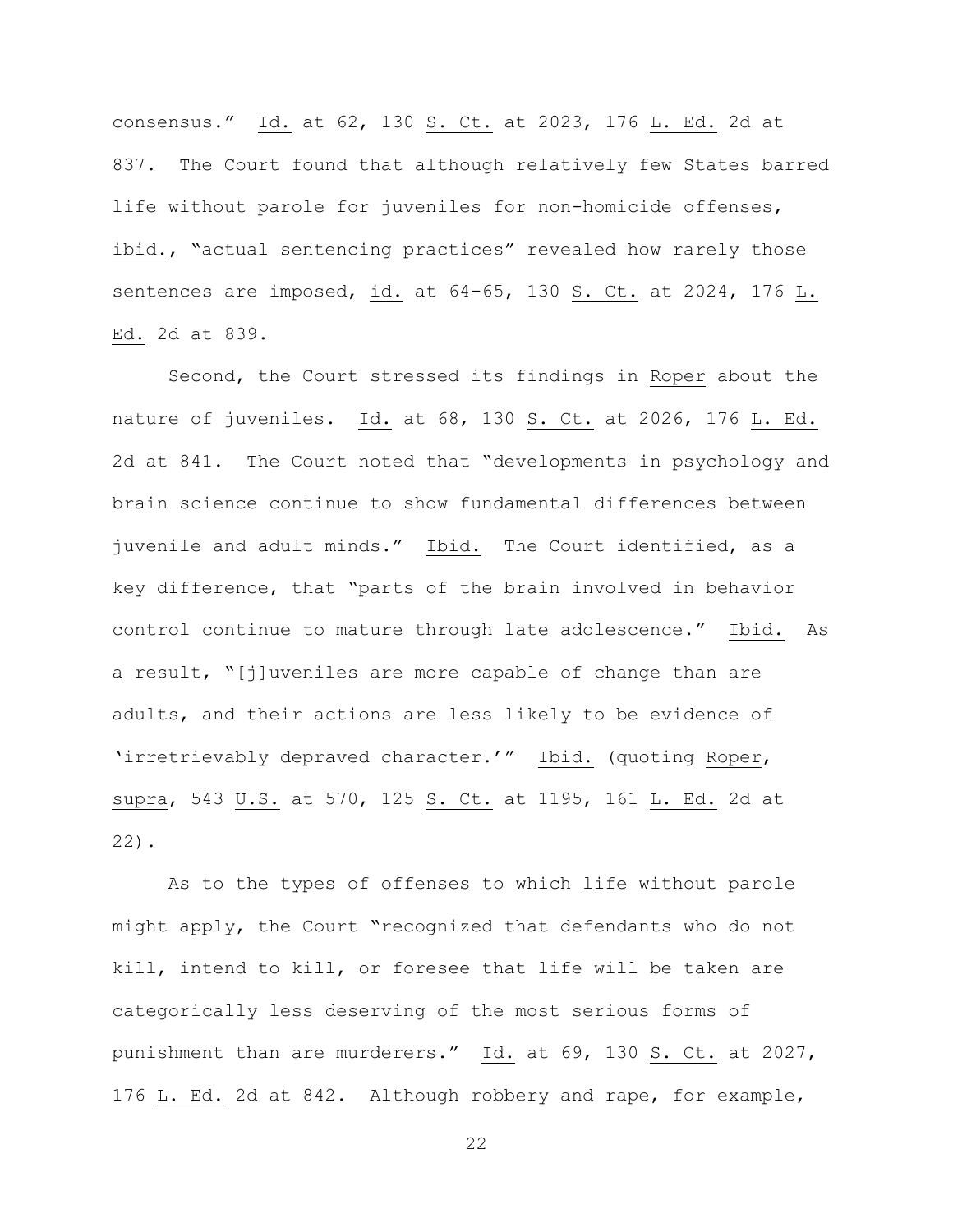are serious crimes that warrant serious punishment, they "differ from homicide crimes in a moral sense." Ibid. Thus, "a juvenile offender who did not kill or intend to kill has a twice diminished moral culpability." Ibid.

The Court next considered the nature of life-without-parole sentences, "the second most severe penalty permitted by law." Ibid. (quoting Harmelin v. Michigan, 501 U.S. 957, 1001, 111 S. Ct. 2680, 2705, 115 L. Ed. 2d 836, 869 (1991) (Kennedy, J., concurring)). The Court noted that for a defendant, life without parole "means denial of hope; it means that good behavior and character improvement are immaterial; it means that whatever the future might hold in store for the mind and spirit of [the convict], he will remain in prison for the rest of his days." Id. at 70, 130 S. Ct. at 2027, 176 L. Ed. 2d at 842 (alteration in original) (quoting Naovarath v. State, 779 P.2d 944, 944 (Nev. 1989)). The Court also observed that

> [l]ife without parole is an especially harsh punishment for a juvenile. Under this sentence a juvenile offender will on average serve more years and a greater percentage of his life in prison than an adult offender. A 16-year-old and a 75-year-old each sentenced to life without parole receive the same punishment in name only. This reality cannot be ignored.

> [Id. at 70-71, 130 S. Ct. at 2028, 176 L. Ed. 2d at 843 (citations omitted).]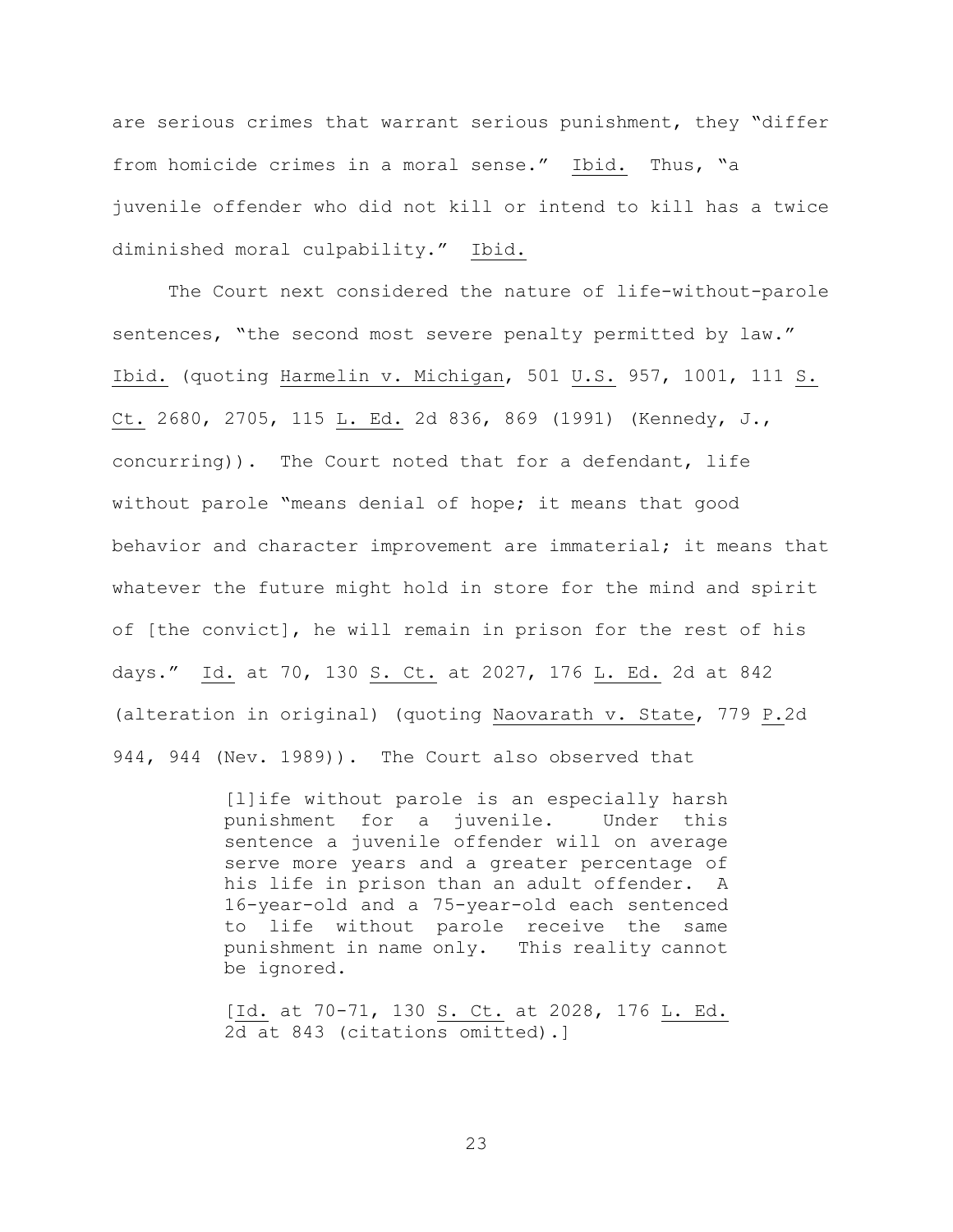The Court found that none of the traditional goals of sentencing provide an "adequate justification" for life without parole for a juvenile. Id. at 71, 130 S. Ct. at 2028, 176 L. Ed. 2d at 843 (citation omitted). Retribution, which relates directly to the offender's personal culpability, "does not justify imposing the second most severe penalty on the less culpable juvenile nonhomicide offender." Id. at 71-72, 130 S. Ct. at 2028, 176 L. Ed. 2d at 843-44.

Deterrence fails as a justification for a similar reason. Because juveniles are less responsible and more prone to "'impetuous and ill-considered actions and decisions,' they are less likely to take a possible punishment into consideration when making decisions." Id. at 72, 130 S. Ct. at 2028-29, 176 L. Ed. 2d at 844 (quoting Johnson, supra, 509 U.S. at 367, 113 S. Ct. at 2669, 125 L. Ed. 2d at 306).

Incapacitation also does not justify life without parole because it assumes that a juvenile convicted of a non-homicide crime "forever will be a danger to society." Id. at 72, 130 S. Ct. at 2029, 176 L. Ed. 2d at 844. The Court repeated its warning in Roper that even experts cannot determine at the outset that a juvenile is irreparably corrupt. Id. at 72-73, 130 S. Ct. at 2029, 176 L. Ed. 2d at 844.

The Court also dismissed the notion that life without parole could promote rehabilitation, because defendants are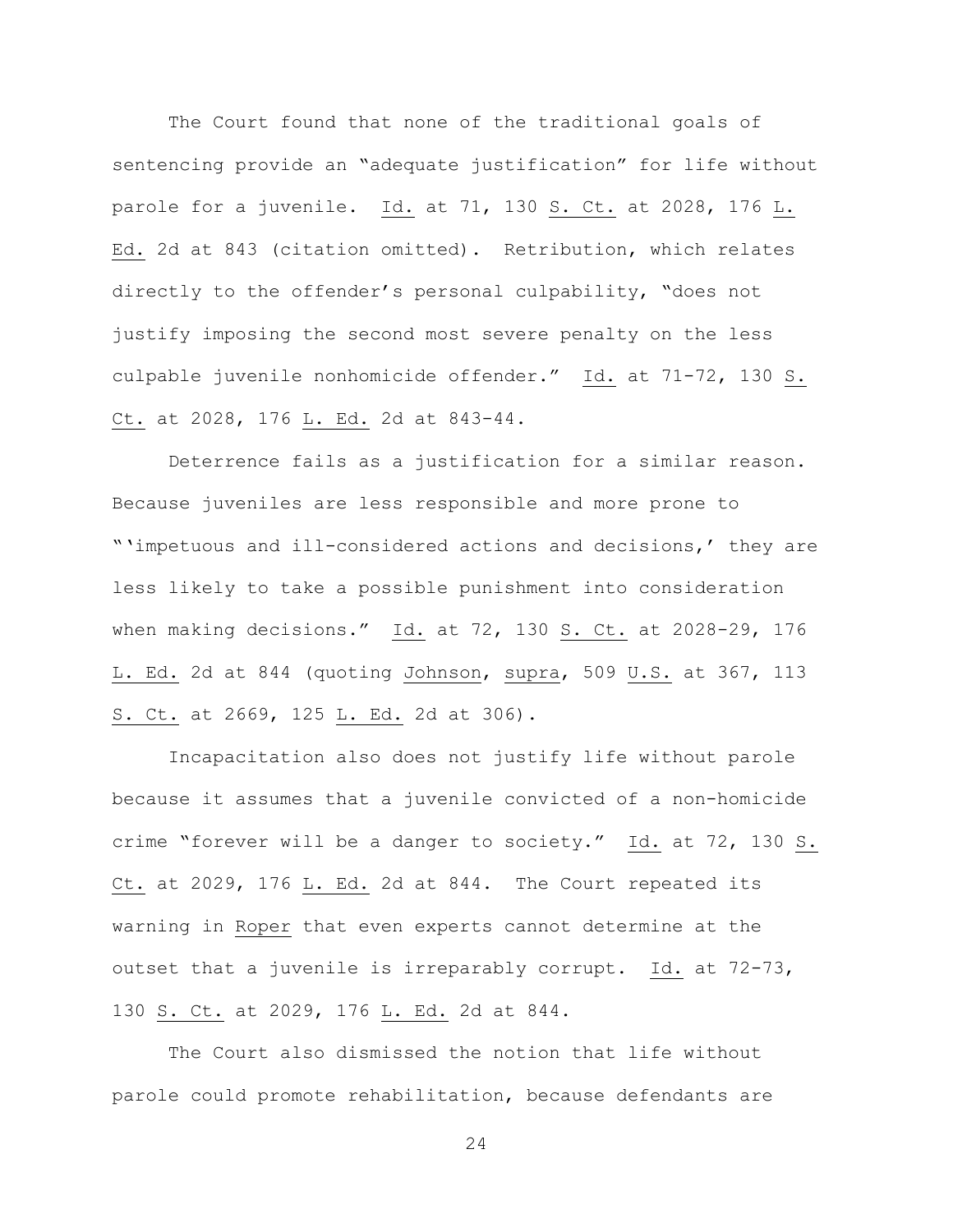denied the right to reenter society. Id. at 74, 130 S. Ct. at 2029-30, 176 L. Ed. 2d at 845.

The Court held that the Eighth Amendment "forbids" life without parole "for a juvenile offender who did not commit homicide," but added that "[a] State is not required to guarantee eventual freedom to" those offenders. Id. at 74-75, 130 S. Ct. at 2029-30, 176 L. Ed. 2d at 845. The State must, however, "give defendants like Graham some meaningful opportunity to obtain release based on demonstrated maturity and rehabilitation." Id. at 75, 130 S. Ct. at 2030, 176 L. Ed. 2d at 845-46. The Court did not define "meaningful opportunity." Instead, it noted that "[i]t is for the State, in the first instance, to explore the means and mechanisms for compliance." Id. at 75, 130 S. Ct. at 2030, 176 L. Ed. 2d at 846.

The Court concluded that "[t]he Eighth Amendment does not foreclose the possibility that persons convicted of nonhomicide crimes committed before adulthood will remain behind bars for life." Ibid. But the Constitution "does prohibit states from making the judgment at the outset that those offenders never will be fit to reenter society." Ibid. (emphasis added).

3.

Miller v. Alabama adds another important dimension to the law on juvenile sentencing. In Miller, supra, the Court held that "the Eighth Amendment forbids a sentencing scheme that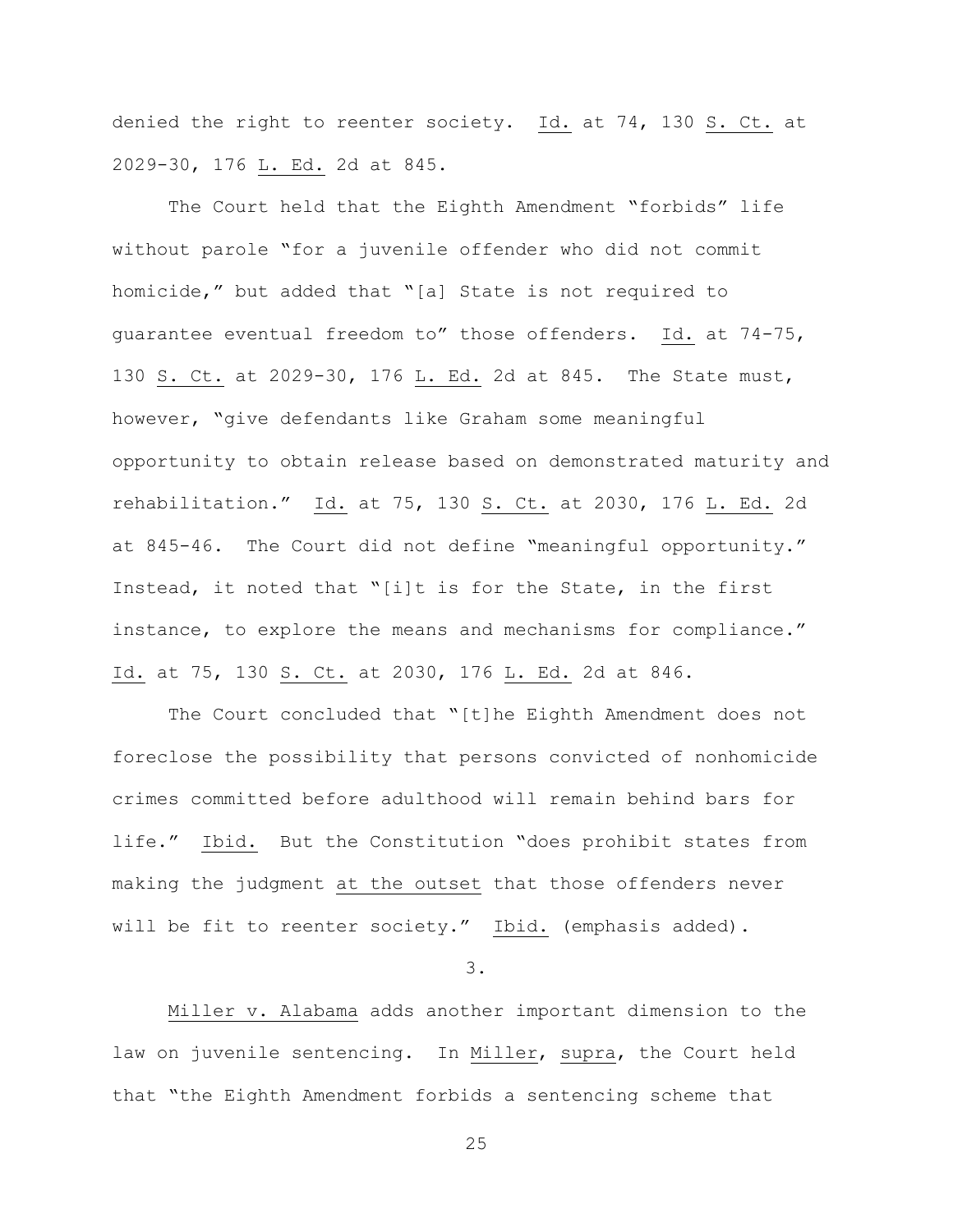mandates life in prison without possibility of parole for juvenile offenders." 567 U.S. at , 132 S. Ct. at 2469, 183 L. Ed. 2d at 424.

Miller involved two fourteen-year-olds convicted of murder and sentenced to mandatory life without parole. Id. at , 132 S. Ct. at 2460, 183 L. Ed. 2d at 414. One juvenile, Kuntrell Jackson, was charged as an adult with capital felony murder and aggravated robbery for his role in the robbery of a video store. Id. at \_\_\_, 132 S. Ct. at 2461, 183 L. Ed. 2d at 415. An accomplice shot and killed the store clerk during the robbery. Ibid. A jury convicted Jackson of both crimes, and a judge imposed a sentence of life without parole, which Arkansas law required. Ibid. (citing Ark. Code. Ann. § 5-5-104(b) (1997)). The other juvenile, Evan Miller, was charged as an adult with murder in the course of arson for beating a neighbor with a baseball bat and then lighting two fires to cover up the crime. Id. at , 132 S. Ct. at 2462-63, 183 L. Ed. 2d at 416-17. A jury found Miller guilty of the crime, which "carries a mandatory minimum punishment of life without parole" in Alabama. Id. at , 132 S. Ct. at 2463, 183 L. Ed. 2d at 417 (citing Ala. Code §§ 13A-5-40(9), 13A-6-2(c) (1982)).

To review those sentences, the Court returned to principles it had outlined in Roper and Graham, namely, that "children are constitutionally different from adults for purposes of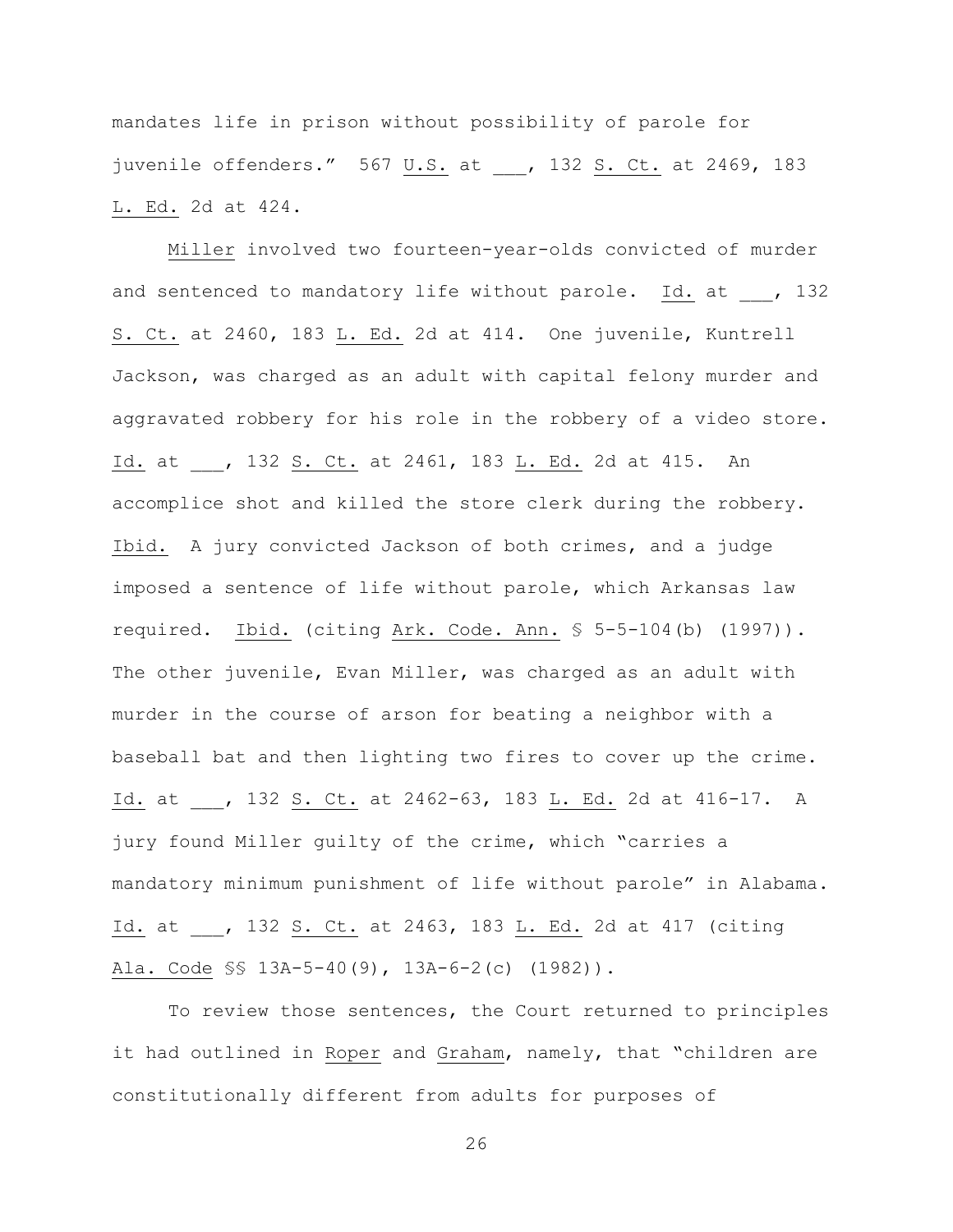sentencing" and "have diminished culpability and greater prospects for reform."  $\underline{Id.}$  at \_\_\_, 132 S. Ct. at 2464, 183 L. Ed. 2d at 418. The Court reiterated that "youth matters in determining the appropriateness of a lifetime of incarceration without the possibility of parole." Id. at , 132 S. Ct. at 2465, 183 L. Ed. 2d at 420. But mandatory penalty schemes, the Court noted, "prevent the sentencer from taking account of" "youth and its attendant characteristics." Id. at \_\_\_, 132 S. Ct. at 2460, 2466, 183 L. Ed. 2d at 414, 420. "That contravenes Graham's (and also Roper's) foundational principle: that imposition of a State's most severe penalties on juvenile offenders cannot proceed as though they were not children." Id. at , 132 S. Ct. at 2466, 183 L. Ed. 2d at 421.

The Court also invoked a second line of precedent that "demand[s] individualized sentencing when imposing the death penalty." Id. at , 132 S. Ct. at 2467, 183 L. Ed. 2d at 421-22 (citations omitted). In those rulings, the Court "insisted . . . that a sentencer have the ability to consider the 'mitigating qualities of youth.'" Id. at \_\_\_, 132 S. Ct. at 2467, 183 L. Ed. 2d at 422 (quoting Johnson, supra, 509 U.S. at 367, 113 S. Ct. at 2669, 125 L. Ed. 2d at 306).

Against that backdrop, the Court outlined five factors ("the Miller factors"), which are particularly instructive for sentencing judges: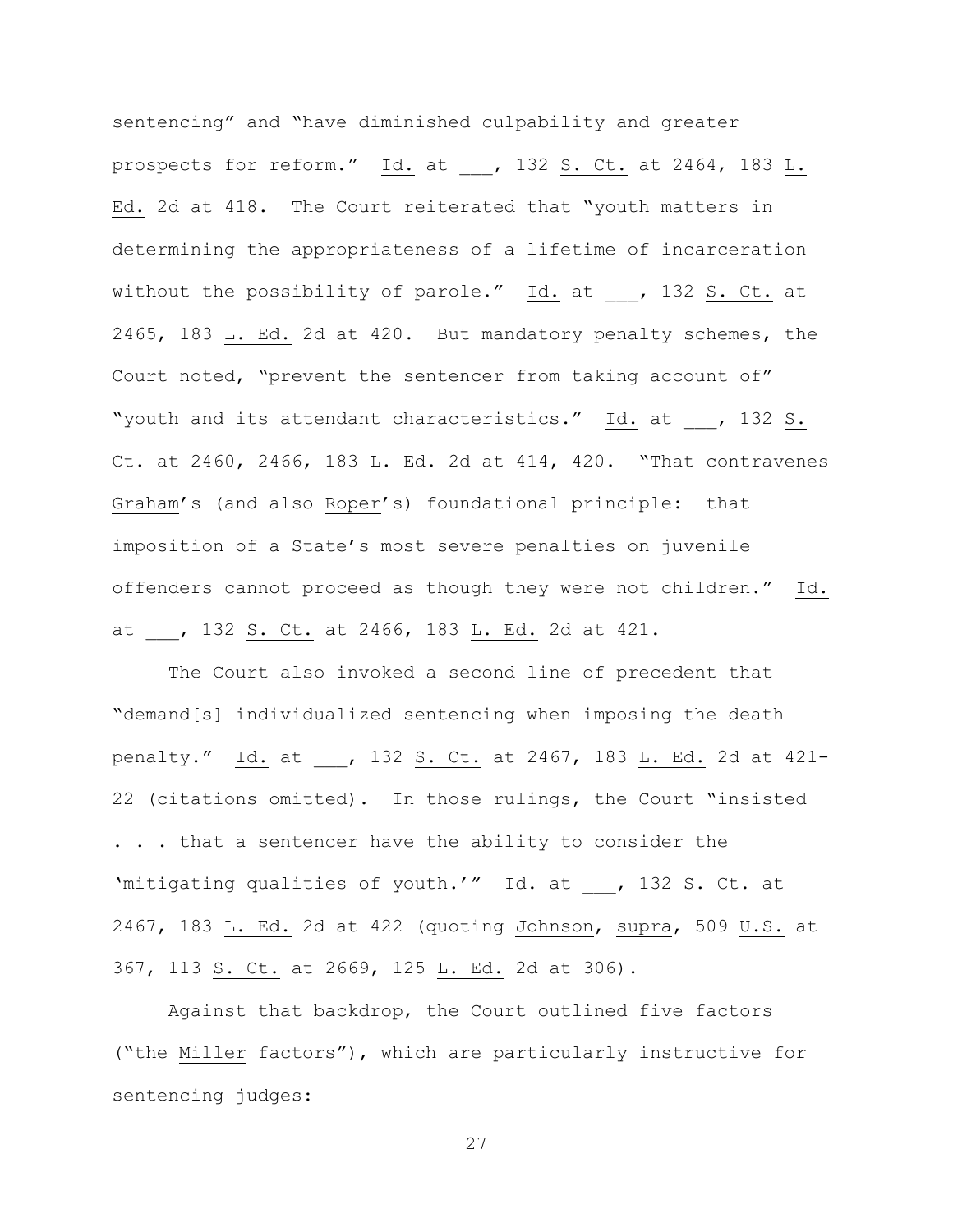Mandatory life without parole for a juvenile

[1] precludes consideration of his chronological age and its hallmark features -- among them, immaturity, impetuosity, and failure to appreciate risks and consequences.

[2] It prevents taking into account the family and home environment that surrounds him -- and from which he cannot usually extricate himself -- no matter how brutal or dysfunctional.

[3] It neglects the circumstances of the homicide offense, including the extent of his participation in the conduct and the way familial and peer pressures may have affected him.

[4] Indeed, it ignores that he might have been charged and convicted of a lesser offense if not for incompetencies associated with youth -- for example, his inability to deal with police officers or prosecutors (including on a plea agreement) or his incapacity to assist his own attorneys.

[5] And finally, this mandatory punishment disregards the possibility of rehabilitation even when the circumstances most suggest it.

[Id. at \_\_\_, 132 S. Ct. at 2468, 183 L. Ed. 2d at 423. (citations omitted).]

Once again, the Supreme Court did not "foreclose" life without parole for juveniles convicted of a homicide offense. Id. at , 132 S. Ct. at 2469, 183 L. Ed. 2d at 424. But the Court required sentencing judges "to take into account how children are different, and how those differences counsel against irrevocably sentencing them to a lifetime in prison." Ibid. In the end, citing Roper and Graham, the Court observed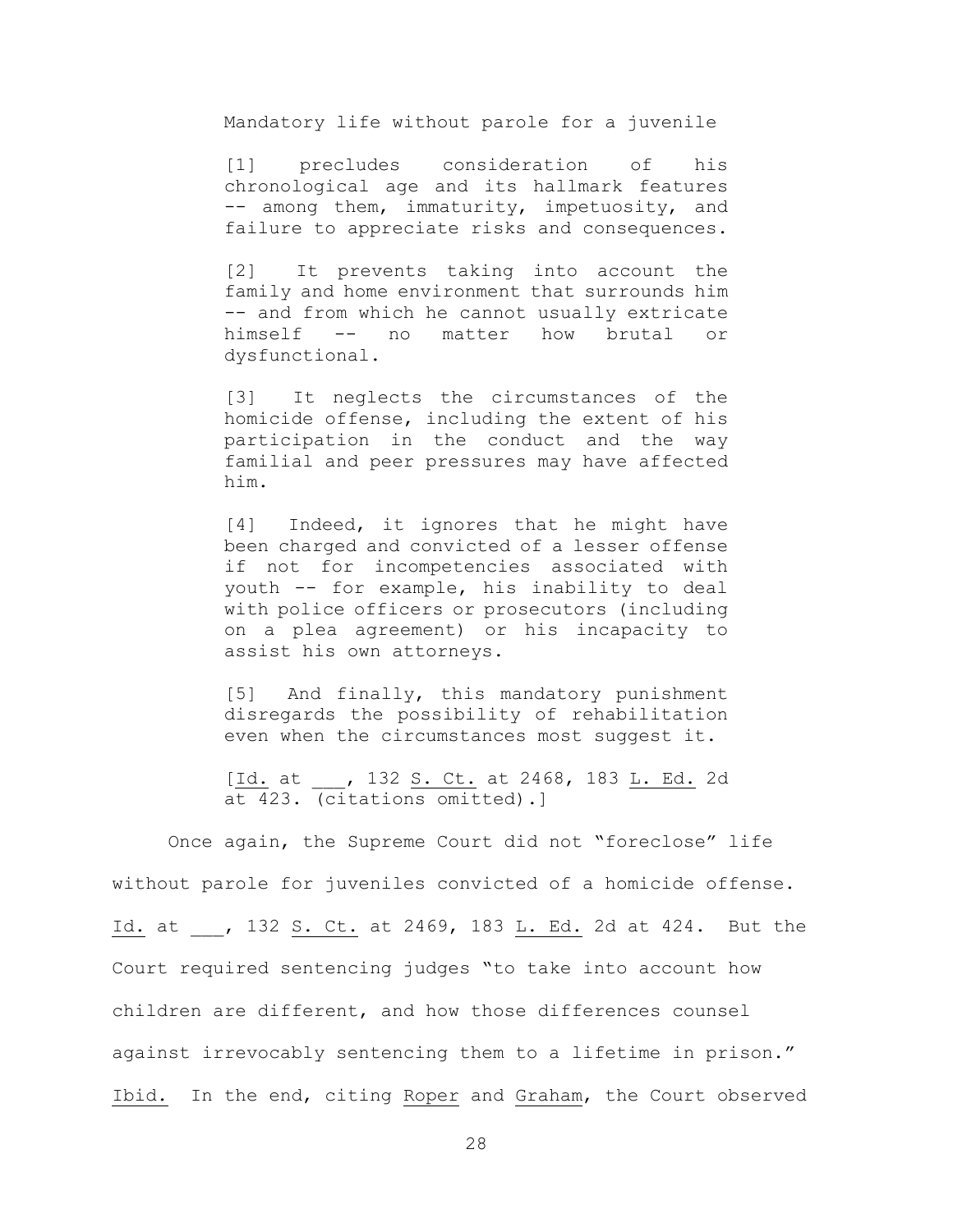that the "harshest possible penalty will be uncommon" because of how difficult it is to conclude at an early age that a juvenile is irreparably corrupt. Ibid.

4.

In 2016, the Court held that Miller "announced a substantive rule of constitutional law" that applies retroactively. Montgomery, supra, 577 U.S. at , 136 S. Ct. at 734, 193 L. Ed. 2d at 619. The defendant, Henry Montgomery, was sentenced to life without parole for killing a deputy sheriff in 1963, when Montgomery was seventeen years old. Id. at , 136 S. Ct. at 725-26, 193 L. Ed. 2d at 610. The Court captured the essence of the ruling at the very end of the decision:

> Henry Montgomery has spent each day of the past 46 years knowing he was condemned to die in prison. Perhaps it can be established that, due to exceptional circumstances, this fate was a just and proportionate punishment for the crime he committed as a 17-year-old boy. In light of what this Court has said in Roper, Graham, and Miller about how children are constitutionally different from adults in their level of culpability, however, prisoners like Montgomery must be given the opportunity to show their crime did not reflect irreparable corruption; and, if it did not, their hope for some years of life outside prison walls must be restored.

[Id. at \_\_\_, 136 S. Ct. at 736-37, 193 L. Ed. 2d at 622-23.]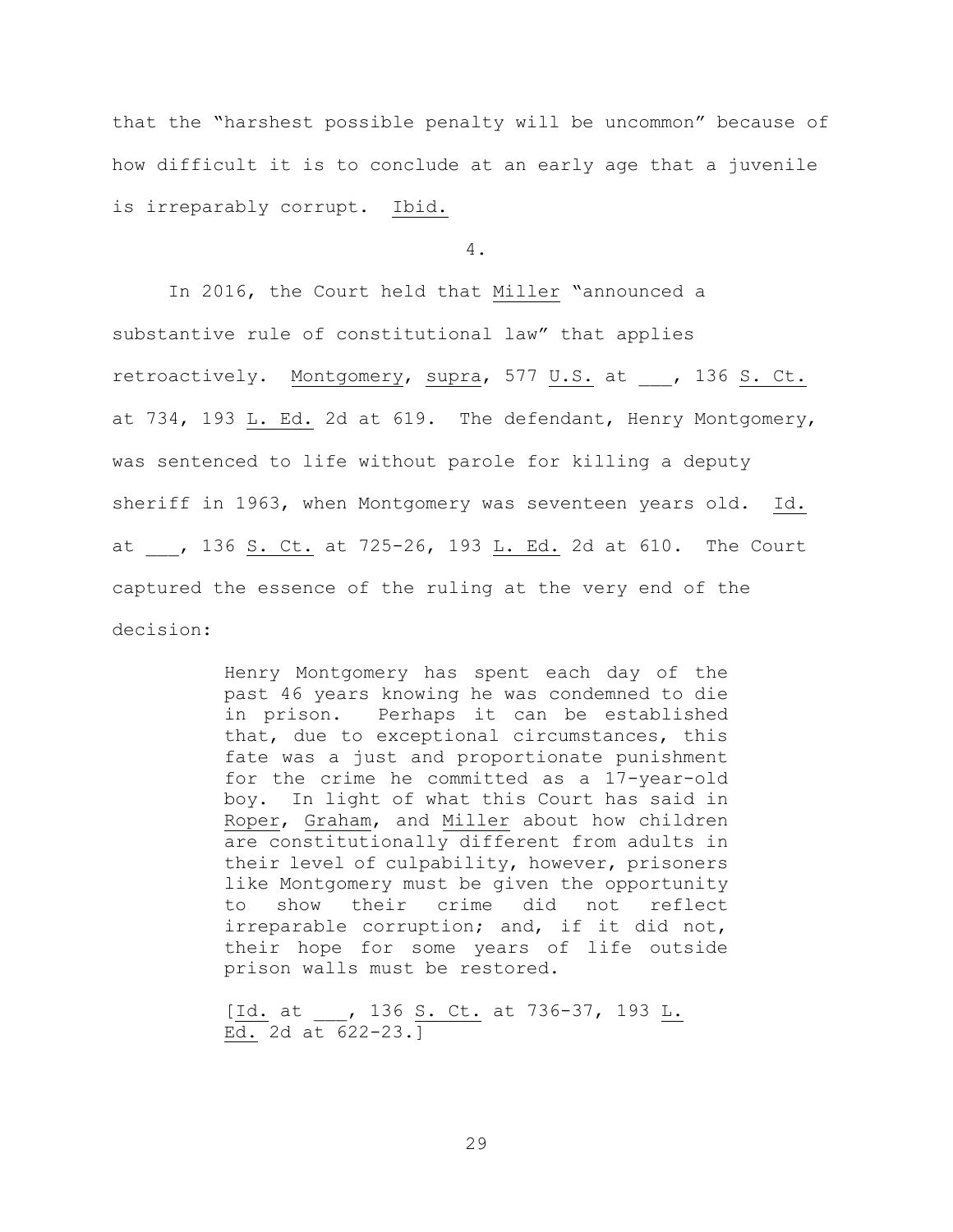Will a juvenile be imprisoned for life, or will he have a chance at release? It does not matter to the juvenile whether he faces formal "life without parole" or multiple term-of-years sentences that, in all likelihood, will keep him in jail for the rest of his life. We believe it does not matter for purposes of the Federal or State Constitution either.

Miller's command that a sentencing judge "take into account how children are different, and how those differences counsel against irrevocably sentencing them to a lifetime in prison," Miller, supra, 567 U.S. at , 132 S. Ct. at 2469, 183 L. Ed. 2d at 424, applies with equal strength to a sentence that is the practical equivalent of life without parole. Defendants who serve lengthy term-of-years sentences that amount to life without parole should be no worse off than defendants whose sentences carry that formal designation. The label alone cannot control; we decline to elevate form over substance.

Some State courts have reached the same conclusion. See, e.g*.*, People v. Caballero, 282 P.3d 291, 295 (Cal. 2012); Casiano v. Comm'r of Corr.*,* 115 A.3d 1031, 1044 (Conn. 2015), cert. denied, \_\_\_ U.S. \_\_, 136 S. Ct. 1364, 194 L. Ed. 2d 376 (2016); Henry v. State, 175 So. 3d 675, 680 (Fla. 2015); Brown v. State, 10 N.E.3d 1, 8 (Ind. 2014); State v. Null, 836 N.W.2d 41, 71 (Iowa 2013); Cloud v. State, 334 P.3d 132, 144 (Wyo.

B.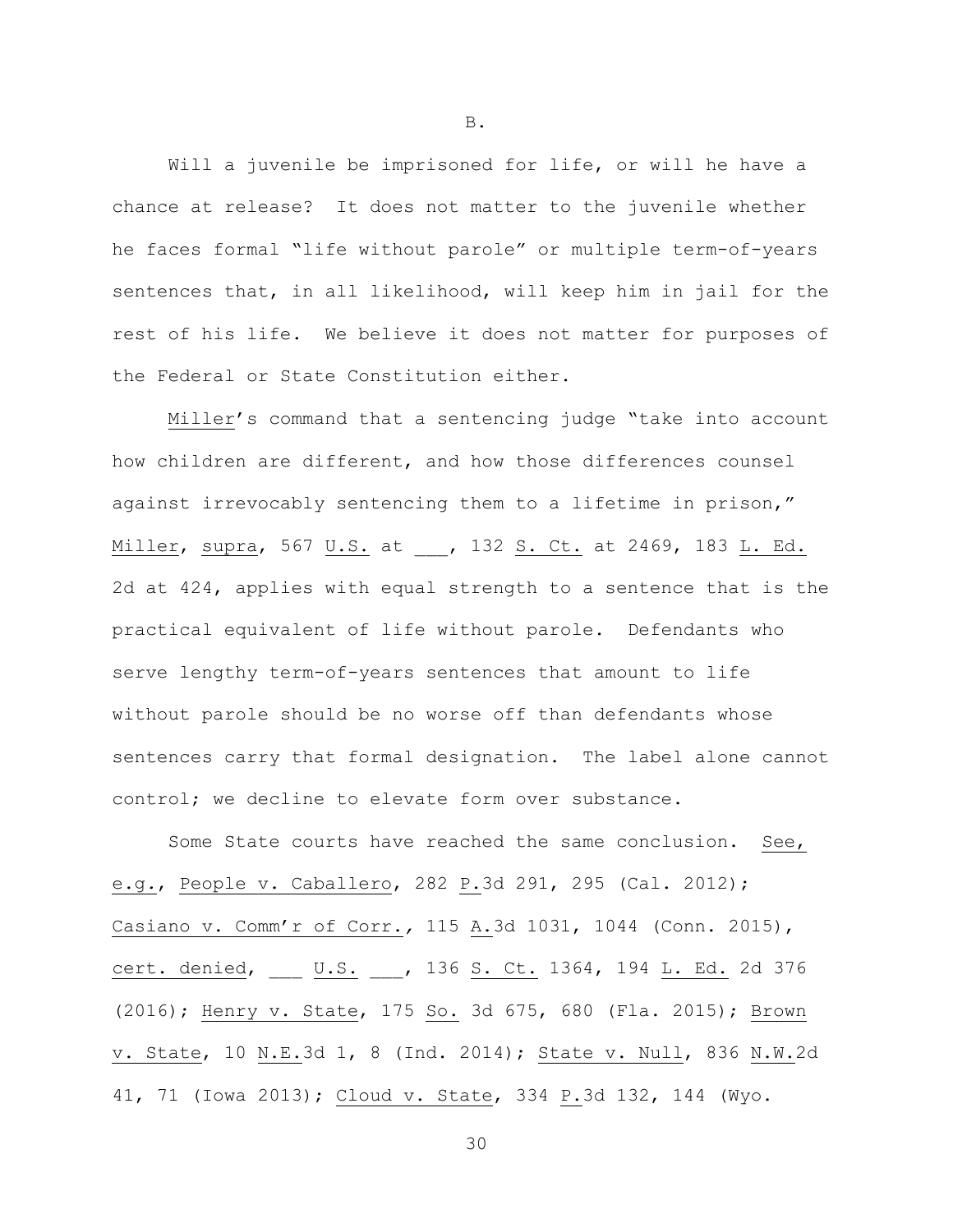2014); see also Moore v. Biter, 725 F.3d 1184, 1191-92 (9th Cir. 2013).

Others have not. See, e.g., Adams v. State, 707 S.E.2d 359, 365 (Ga. 2011); State v. Brown, 118 So. 3d 332, 332 (La. 2013); Vasquez v. Commonwealth, 781 S.E.2d 920, 926 (Va.), cert. denied, \_\_\_ U.S. \_\_\_, \_\_\_ S. Ct. \_\_\_, 196 L. Ed. 2d 448 (2016); see also Bunch v. Smith, 685 F.3d 546, 551 (6th Cir. 2012), cert. denied, U.S. , 133 S. Ct. 1996, 185 L. Ed. 2d 865 (2013).

The focus at a juvenile's sentencing hearing belongs on the real-time consequences of the aggregate sentence. To that end, judges must evaluate the Miller factors when they sentence a juvenile to a lengthy period of parole ineligibility for a single offense. They must do the same when they consider a lengthy period of parole ineligibility in a case that involves multiple offenses at different times -- when judges decide whether to run counts consecutively, and when they determine the length of the aggregate sentence.<sup>2</sup>

 $\overline{\phantom{a}}$ 

<sup>&</sup>lt;sup>2</sup> The State suggests that New Jersey law already addresses Miller's concerns. We do not agree. Certain sentencing factors touch on a defendant's youthful status. See, e.g., N.J.S.A. 2C:44-1(b)(13) ("The conduct of a youthful defendant was substantially influenced by another person more mature than the defendant."); see also  $N.J.S.A. 2C:44-1(b)(4)$  ("There were substantial grounds tending to excuse or justify defendant's conduct, though failing to establish a defense."). But youth and its attendant circumstances, as discussed in Miller, are not independently weighed as statutory mitigating factors.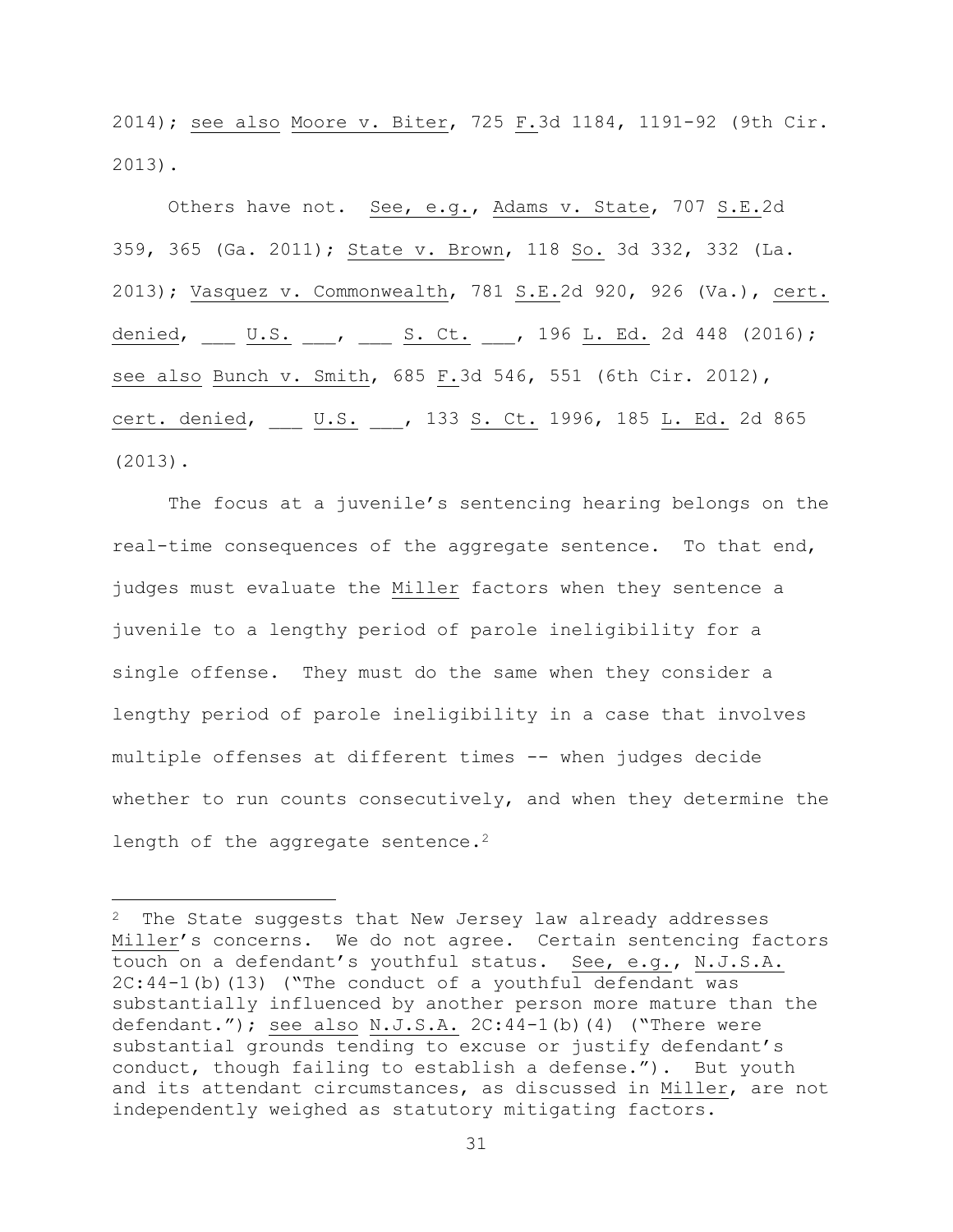To be clear, we find that the force and logic of Miller's concerns apply broadly: to cases in which a defendant commits multiple offenses during a single criminal episode; to cases in which a defendant commits multiple offenses on different occasions; and to homicide and non-homicide cases.

With regard to Comer, the State argues that Graham cannot apply to a sentence for a homicide offense. "But none of what [Graham] said about children -- about their distinctive (and transitory) mental traits and environmental vulnerabilities - is crime-specific. Those features are evident in the same way, and to the same degree, when . . . a botched robbery turns into a killing." Miller, supra, 567 U.S. , 132 S. Ct. at 2465, 183 L. Ed. 2d at 420. Indeed, the principles in Graham are at the heart of Roper, Miller, and Montgomery as well. They teach us, in essence, that youth matters under the Constitution. We believe that youth matters in each case that calls for a lengthy sentence that is the practical equivalent of life without parole.

The term-of-years sentences in these appeals -- a minimum of 55 years' imprisonment for Zuber and 68 years and 3 months for Comer -- are not officially "life without parole." But we find that the lengthy term-of-years sentences imposed on the juveniles in these cases are sufficient to trigger the protections of Miller under the Federal and State Constitutions.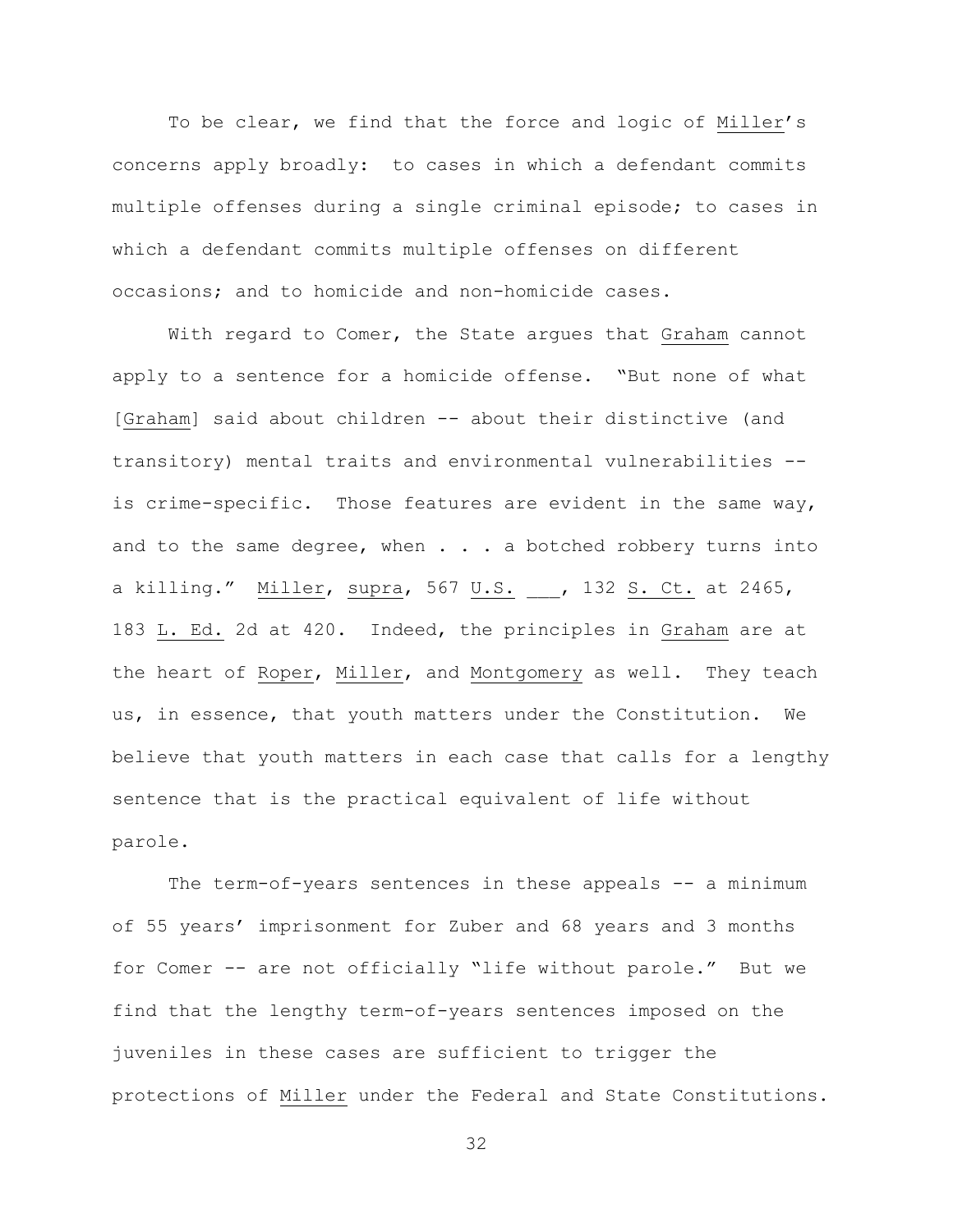See Casiano, supra, 115 A.3d at 1044 (50-year sentence without possibility of parole is subject to Miller); Null, supra, 836 N.W.2d at 71 (minimum sentence of 52.5 years' imprisonment invokes Miller). Defendants' potential release after five or six decades of incarceration, when they would be in their seventies and eighties, implicates the principles of Graham and Miller.

Existing case law addresses some relevant concerns. In Yarbough, the Court adopted six criteria to help trial courts decide whether to impose consecutive sentences:

> (1) there can be no free crimes in a system for which the punishment shall fit the crime;

> (2) the reasons for imposing either a consecutive or concurrent sentence should be separately stated in the sentencing decision;

> (3) some reasons to be considered by the sentencing court should include facts relating to the crimes, including whether or not:

> > (a) the crimes and their objectives were predominantly independent of each other;

> > (b) the crimes involved separate acts of violence or threats of violence;

> > (c) the crimes were committed at different times or separate places, rather than being committed so closely in time and place as to indicate a single period of aberrant behavior;

> > (d) any of the crimes involved multiple victims;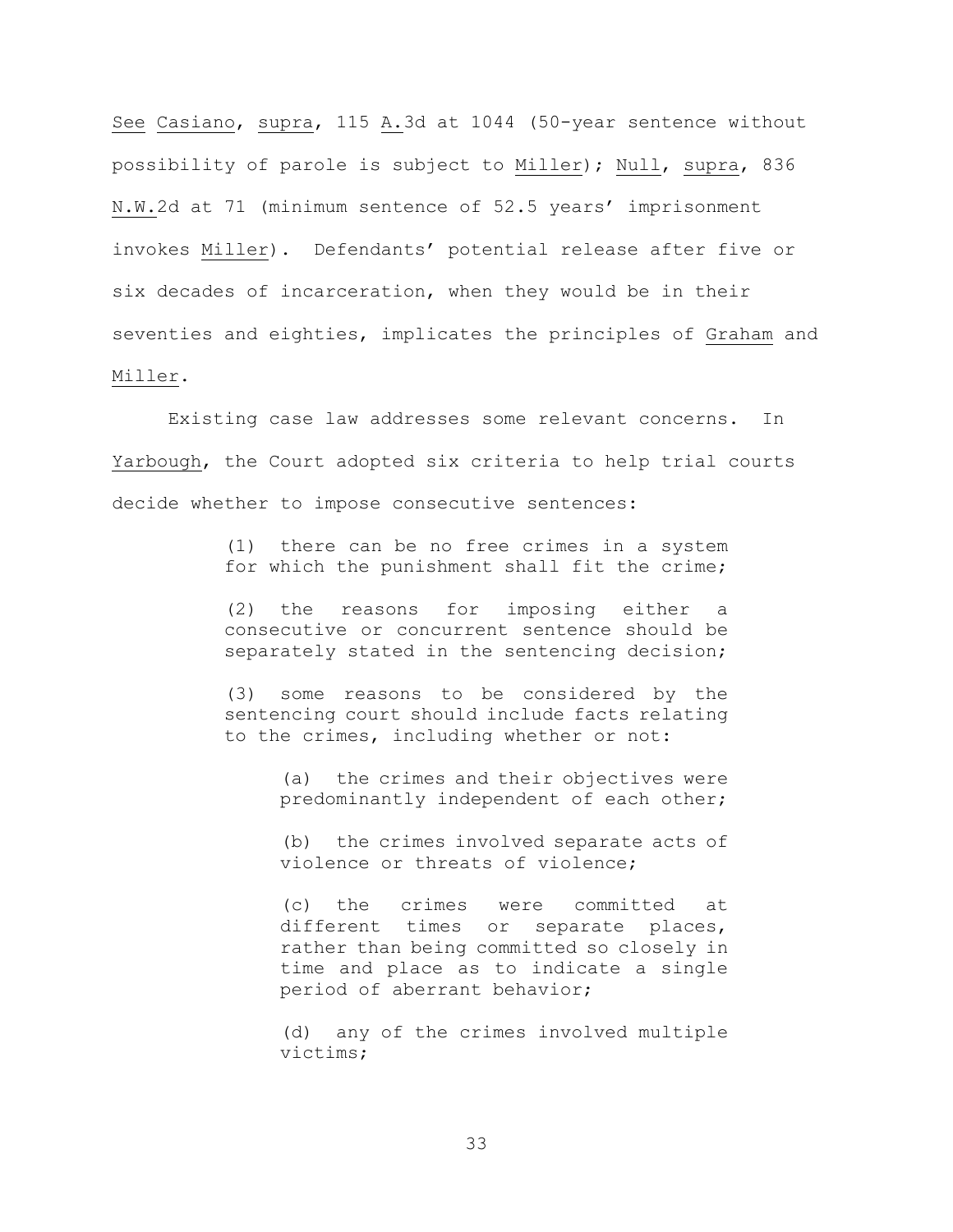(e) the convictions for which the sentences are to be imposed are numerous;

(4) there should be no double counting of aggravating factors;

(5) successive terms for the same offense should not ordinarily be equal to the punishment for the first offense; and

(6) there should be an overall outer limit on the cumulation of consecutive sentences for multiple offenses not to exceed the sum of the longest terms (including an extended term, if eligible) that could be imposed for the two most serious offenses.<sup>3</sup>

[Yarbough, supra, 100 N.J. at 643-44 (footnotes omitted).]

To be sure, the decision whether sentences for different counts of conviction should run consecutively or concurrently often drives the real-time outcome at sentencing. The cases before us make that clear. For Zuber, six consecutive counts resulted in 110 years' incarceration with 55 years of parole ineligibility. For Comer, four consecutive counts amounted to 75 years' imprisonment with 68 years and 3 months of parole ineligibility. Because of how young they were at the time of their offenses, both defendants will likely serve more time in jail than an adult sentenced to actual life without parole. See Miller, supra, 567 U.S. at \_\_\_, 132 S. Ct. at 2468, 183 L. Ed.

l

 $3$  In 1993, the Legislature amended N.J.S.A. 2C:44-5(a) to provide that "[t]here shall be no overall outer limit on the cumulation of consecutive sentences for multiple offenses." L. 1993, c. 223.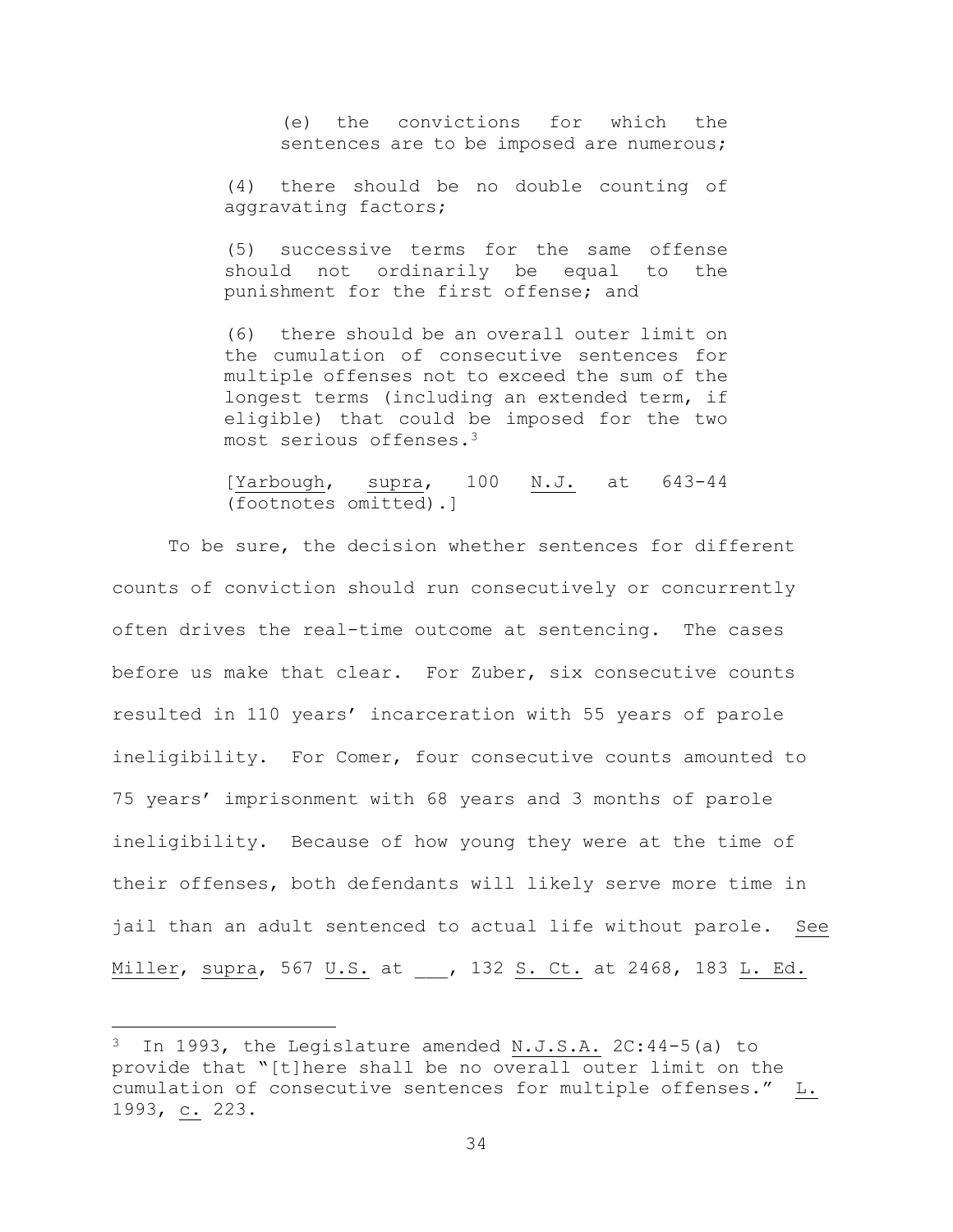2d at 422; Graham, supra, 560 U.S. at 70, 130 S. Ct. at 2028, 176 L. Ed. 2d at 843.

Yarbough, however, does not cover the Miller factors. To be faithful to the concerns that Graham and Miller highlight, which our State Constitution embraces as well, a sentencing court must consider not only the factors in Yarbough but also the ones in Miller when it decides whether to impose consecutive sentences on a juvenile which may result in a lengthy period of parole ineligibility. Because of the overriding importance of that decision, we direct trial judges to exercise a heightened level of care before imposing multiple consecutive sentences on juveniles.

In all of those cases, consistent with settled law, judges must do an individualized assessment of the juvenile about to be sentenced -- with the principles of Graham and Miller in mind. Judges, of course, are to consider the nature of the offense, the juvenile's history, and relevant aggravating and mitigating factors. They should apply Miller's template as well when they consider a lengthy, aggregate sentence that amounts to life without parole.

Judges, however, should not resort to general lifeexpectancy tables when they determine the overall length of a sentence. Those tables rest on informed estimates, not firm dates, and the use of factors like race, gender, and income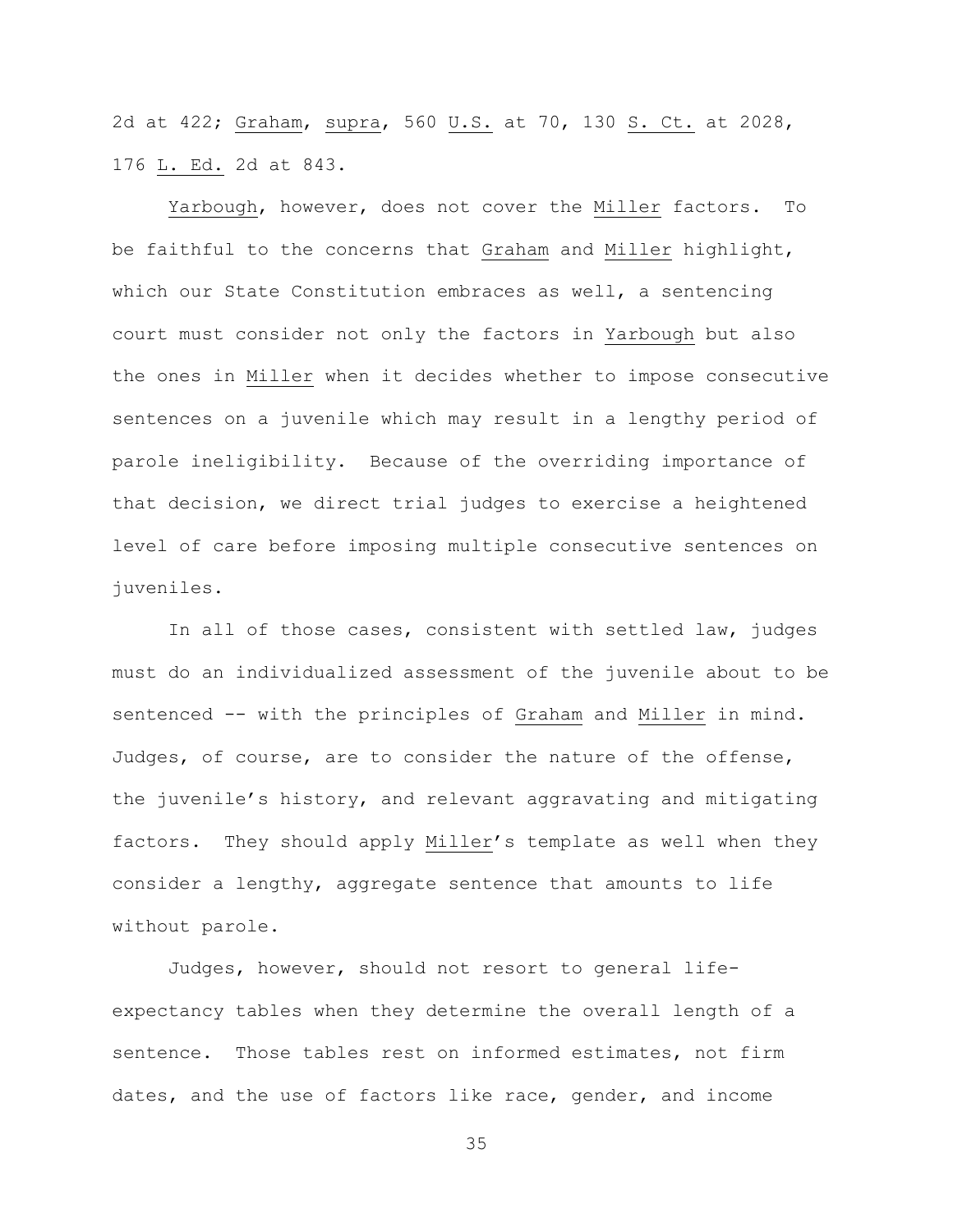could raise constitutional issues. For that reason, the Appellate Division did not use tables based on sex, race, or ethnicity. Zuber, supra, 442 N.J. Super. at 633; see also Null, supra, 836 N.W.2d at 71 (noting that whether Miller or Graham should "apply in a given case should [not] turn on the niceties of epidemiology, genetic analysis, or actuarial sciences in determining precise mortality dates").

## C.

Neither Graham nor Miller foreclosed life without parole for juveniles. Miller, supra, 567 U.S. at \_\_\_, 132 S. Ct. at 2469, 183 L. Ed. 2d at 424; Graham, supra, 560 U.S. at 75, 130 S. Ct. at 2030, 176 L. Ed. 2d at 846. At the same time, the Court stressed that it is only the "rare juvenile offender whose crime reflects irreparable corruption." Miller, supra, 567 U.S. at , 132 S. Ct. at 2469, 183 L. Ed. 2d at 424 (quoting Roper, supra, 543 U.S. at 573, 125 S. Ct. at 1197, 161 L. Ed. 2d at 24). And, even for experts, it is difficult at an early age to differentiate between the immature offender who may reform and the juvenile who is irreparably corrupt. Ibid.; Roper, supra, 543 U.S. at 573, 125 S. Ct. at 1197, 161 L. Ed. 2d at 24. It is even harder for a judge to make that determination at the moment the juvenile offender appears for sentencing.

These appeals require us to address what should happen when a juvenile facing a very lengthy term of imprisonment is first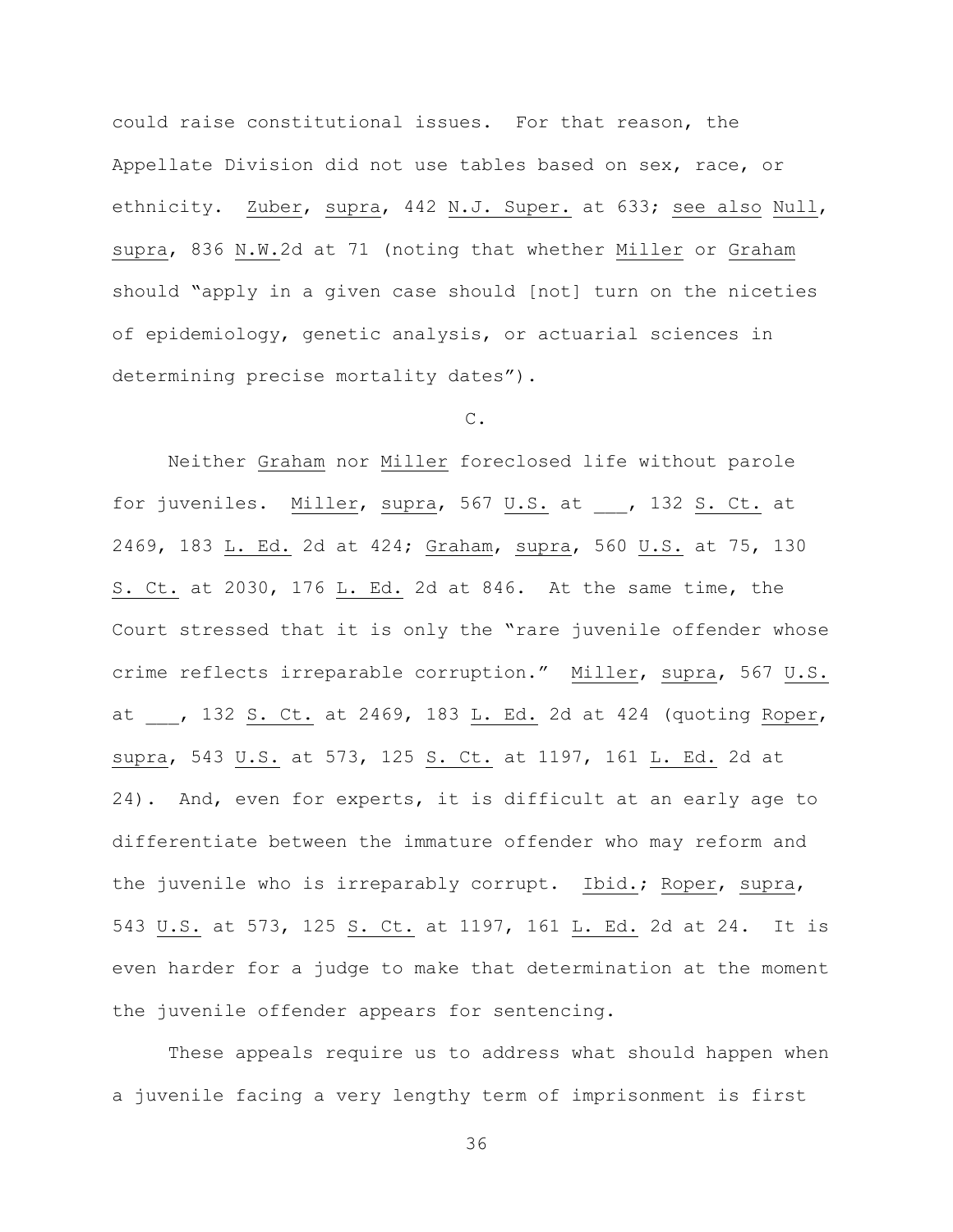sentenced. As discussed above, we hold that sentencing judges should evaluate the Miller factors at that time to "take into account how children are different, and how those differences counsel against irrevocably sentencing them to a lifetime in prison." Miller, supra, 567 U.S. \_\_\_, 132 S. Ct. at 2469, 183 L. Ed. 2d at 424.

But Graham adds a challenging dimension. It explains that the Constitution "prohibit[s] States from making the judgment at the outset that [a juvenile] never will be fit to reenter society." Graham, supra, 560 U.S. at 75, 130 S. Ct. at 2030, 176 L. Ed. 2d at 846 (emphasis added). The Court later highlighted that Graham's sentence violated the Eighth Amendment because the State "denied him any chance to later demonstrate that he is fit to rejoin society."  $\underline{Id.}$  at 79, 130  $\underline{S.}$  Ct. at 2033, 176 L. Ed. 2d at 848 (emphasis added).

We recognize that, even when judges begin to use the Miller factors at sentencing, a small number of juveniles will receive lengthy sentences with substantial periods of parole ineligibility, particularly in cases that involve multiple offenses on different occasions or multiple victims. Imagine a sentence with a 50-year period of parole ineligibility imposed on a juvenile today. Decades from now, before he becomes eligible for parole, he might return to court to challenge the constitutionality of his sentence. He might ask the court to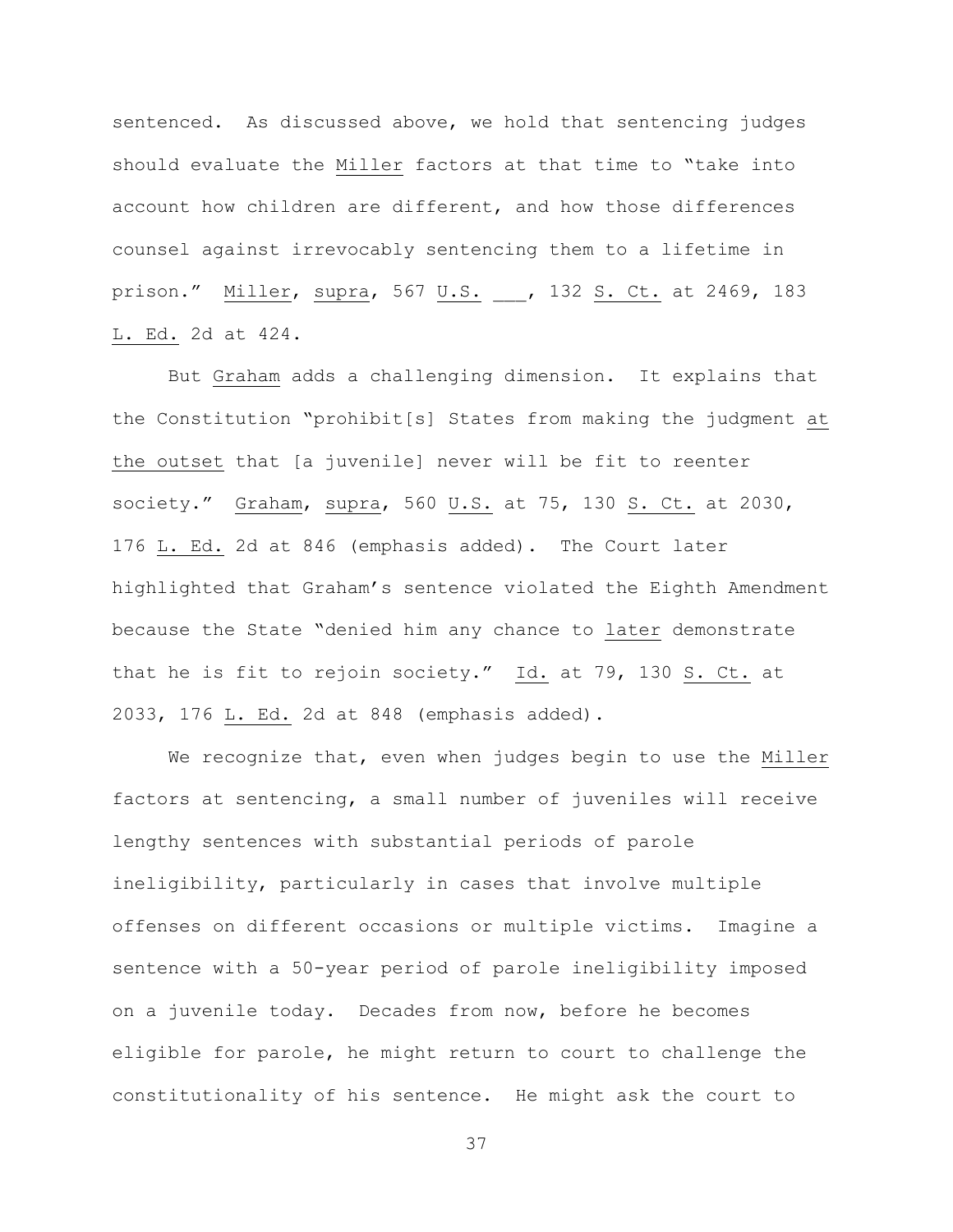review factors that could not be fully assessed when he was originally sentenced -- like whether he still fails to appreciate risks and consequences, or whether he may be, or has been, rehabilitated. Miller, supra, 567 U.S. \_\_\_, 132 S. Ct. at 2468, 183 L. Ed. 2d at 423.

We cannot address such a claim now. We simply recognize that it would raise serious constitutional issues about whether sentences for crimes committed by juveniles, which carry substantial periods of parole ineligibility, must be reviewed at a later date.

To avoid a potential constitutional challenge in the future, we encourage the Legislature to examine this issue. Graham left it to the States "to explore the means and mechanisms" to give defendants "some meaningful opportunity to obtain release based on demonstrated maturity and rehabilitation." Graham, supra, 560 U.S. at 75, 130 S. Ct. at 2030, 176 L. Ed. 2d at 846. Some legislatures have already acted.<sup>4</sup>

 $\overline{a}$ 

 $4$  See, e.g., Cal. Penal Code SS 1170(d)(2)(A)(i) (allowing juveniles sentenced to life without parole to petition court for resentencing after 15 years), 3051(b) (2016) (providing parole eligibility for juveniles after 15, 20, or 25 years, depending on length of original sentence); Del. Code. Ann. tit. 11,  $$4204A(d)(1)-(2) (2016)$  (providing for judicial review of sentence for juvenile offenders after 30 years for first-degree homicide and after 20 years for other offenses); Fla. Stat. § 921.1402 (2016) (providing for judicial review of sentences for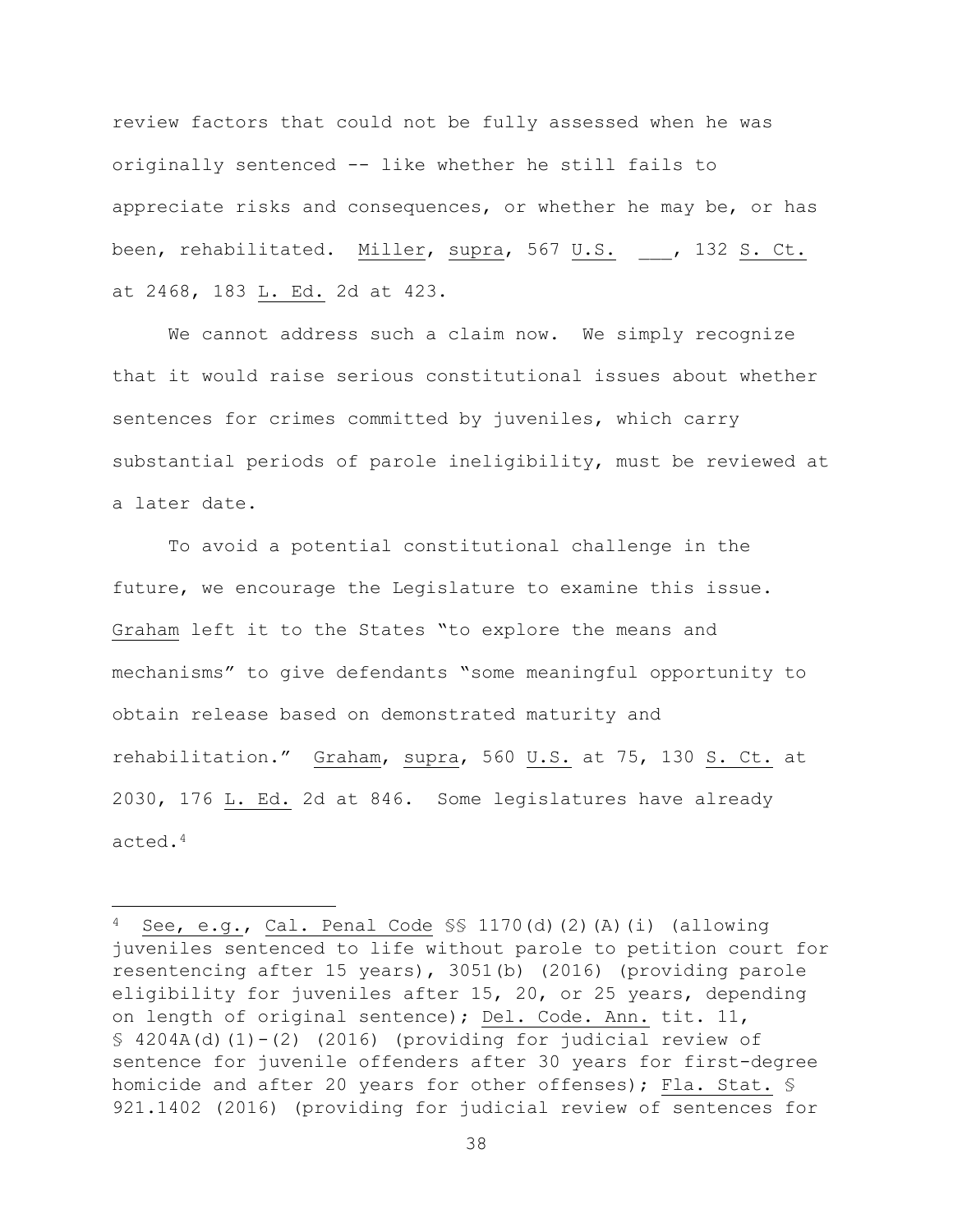We ask the Legislature to consider enacting a scheme that provides for later review of juvenile sentences with lengthy periods of parole ineligibility, and to consider whether defendants should be entitled to appointed counsel at that hearing. To the extent the parties and amici urge this Court to impose a maximum limit on parole ineligibility for juveniles of thirty years, we defer to the Legislature on that question.

VI.

In light of the above analysis, Zuber is entitled to be resentenced. At a new sentencing hearing, the trial court should consider the Miller factors when it determines the length of his sentence and when it decides whether the counts of

 $\overline{a}$ 

juvenile offenders of at least 15 years after 15, 20, or 25 years, depending on length of original sentence, and establishing right to counsel); Mont. Code Ann. § 46-18-222(1) (2016) (exempting juvenile offenders from sentences of life without parole and restrictions on parole eligibility); N.C. Gen. Stat. § 15A-1340.19A (2016) (providing parole eligibility after 25 years for juvenile offenders convicted of first-degree murder); Wash. Rev. Code § 9.94A.730(1) (2016) (allowing juvenile offenders to petition sentence review board for release after 20 years); W. Va. Code § 61-11-23(b) (2016) (providing parole eligibility after 15 years for juvenile offenders sentenced to more than 15 years); Wyo. Stat. Ann. § 6-10-301(c) (2016) (providing parole eligibility after 25 years for juvenile offenders sentenced to life in prison).

Our Legislature has expressed similar concerns in other areas. Under the "Three Strikes Law," N.J.S.A. 2C:43-7.1(e), for example, certain offenders sentenced to life imprisonment without parole who are at least 70 years old and have served at least 35 years in prison shall be eligible for parole.